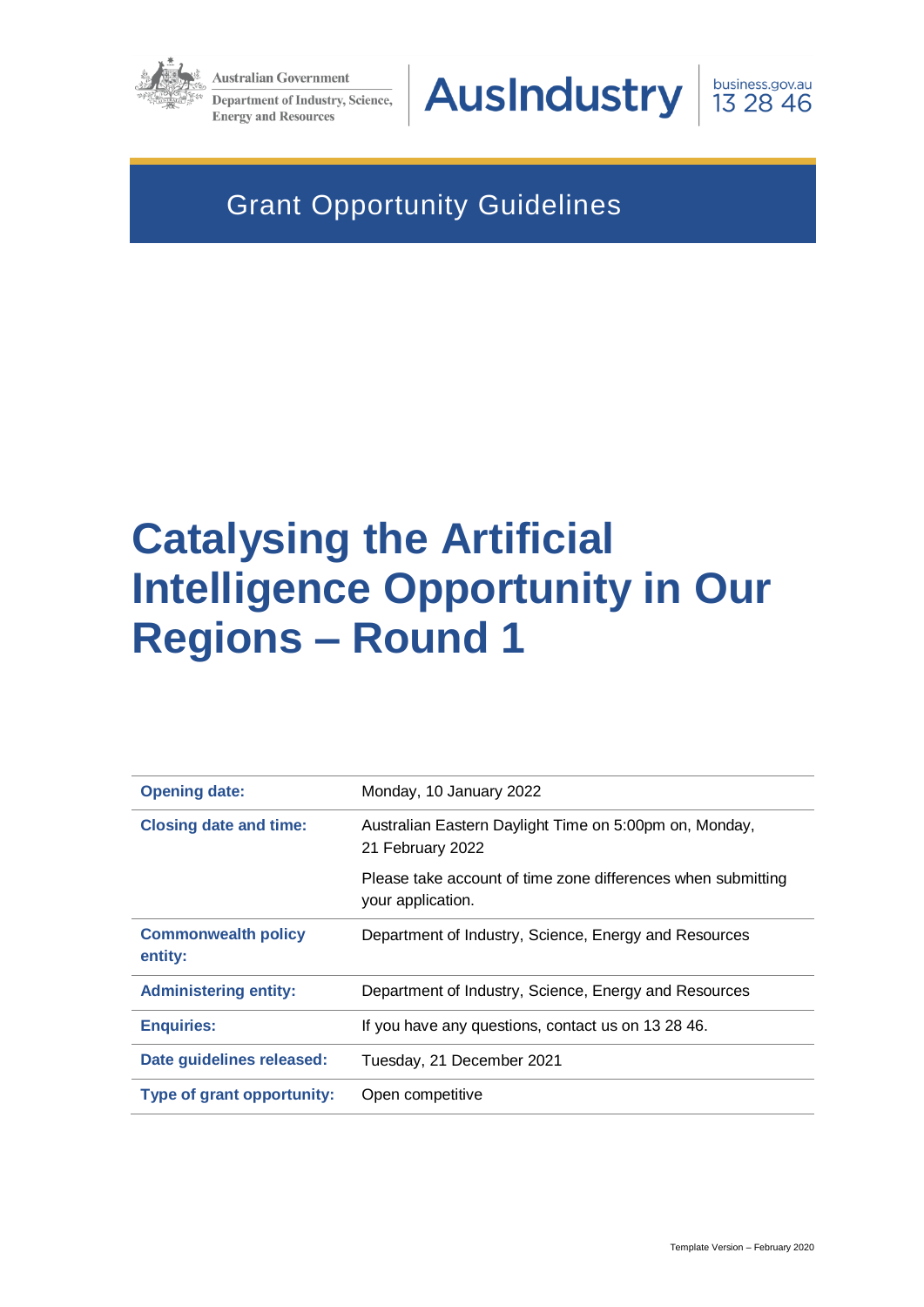## **Contents**

| 1. | Catalysing the Artificial Intelligence Opportunity in Our Regions processes 4 |                                                                                   |  |
|----|-------------------------------------------------------------------------------|-----------------------------------------------------------------------------------|--|
| 2. |                                                                               |                                                                                   |  |
|    | 2.1.                                                                          | About the Catalysing the Artificial Intelligence Opportunity in Our Regions grant |  |
|    |                                                                               |                                                                                   |  |
|    | 3.1.                                                                          |                                                                                   |  |
|    | 3.2.                                                                          |                                                                                   |  |
| 4. |                                                                               |                                                                                   |  |
|    | 4.1.                                                                          |                                                                                   |  |
|    | 4.2.                                                                          |                                                                                   |  |
|    | 4.3.                                                                          |                                                                                   |  |
|    | 4.4.                                                                          |                                                                                   |  |
|    | 4.5.                                                                          |                                                                                   |  |
|    |                                                                               |                                                                                   |  |
|    | 5.1.                                                                          |                                                                                   |  |
|    | 5.2.                                                                          |                                                                                   |  |
|    | 5.3.                                                                          |                                                                                   |  |
| 6. |                                                                               |                                                                                   |  |
|    | 6.1.                                                                          |                                                                                   |  |
|    | 6.2.                                                                          |                                                                                   |  |
|    | 6.3.                                                                          |                                                                                   |  |
|    | 6.4.                                                                          |                                                                                   |  |
|    |                                                                               |                                                                                   |  |
|    | 7.1.                                                                          |                                                                                   |  |
|    | 7.2.                                                                          |                                                                                   |  |
|    | 7.3.                                                                          |                                                                                   |  |
| 8. |                                                                               |                                                                                   |  |
|    | 8.1.                                                                          |                                                                                   |  |
| 9. |                                                                               |                                                                                   |  |
|    |                                                                               |                                                                                   |  |
|    | 10.1.                                                                         |                                                                                   |  |
|    | 10.2.                                                                         |                                                                                   |  |
|    | 10.3.                                                                         |                                                                                   |  |
|    | 10.4.                                                                         |                                                                                   |  |
|    | 10.5.                                                                         |                                                                                   |  |
|    |                                                                               |                                                                                   |  |
|    |                                                                               |                                                                                   |  |
|    | 12.1.                                                                         |                                                                                   |  |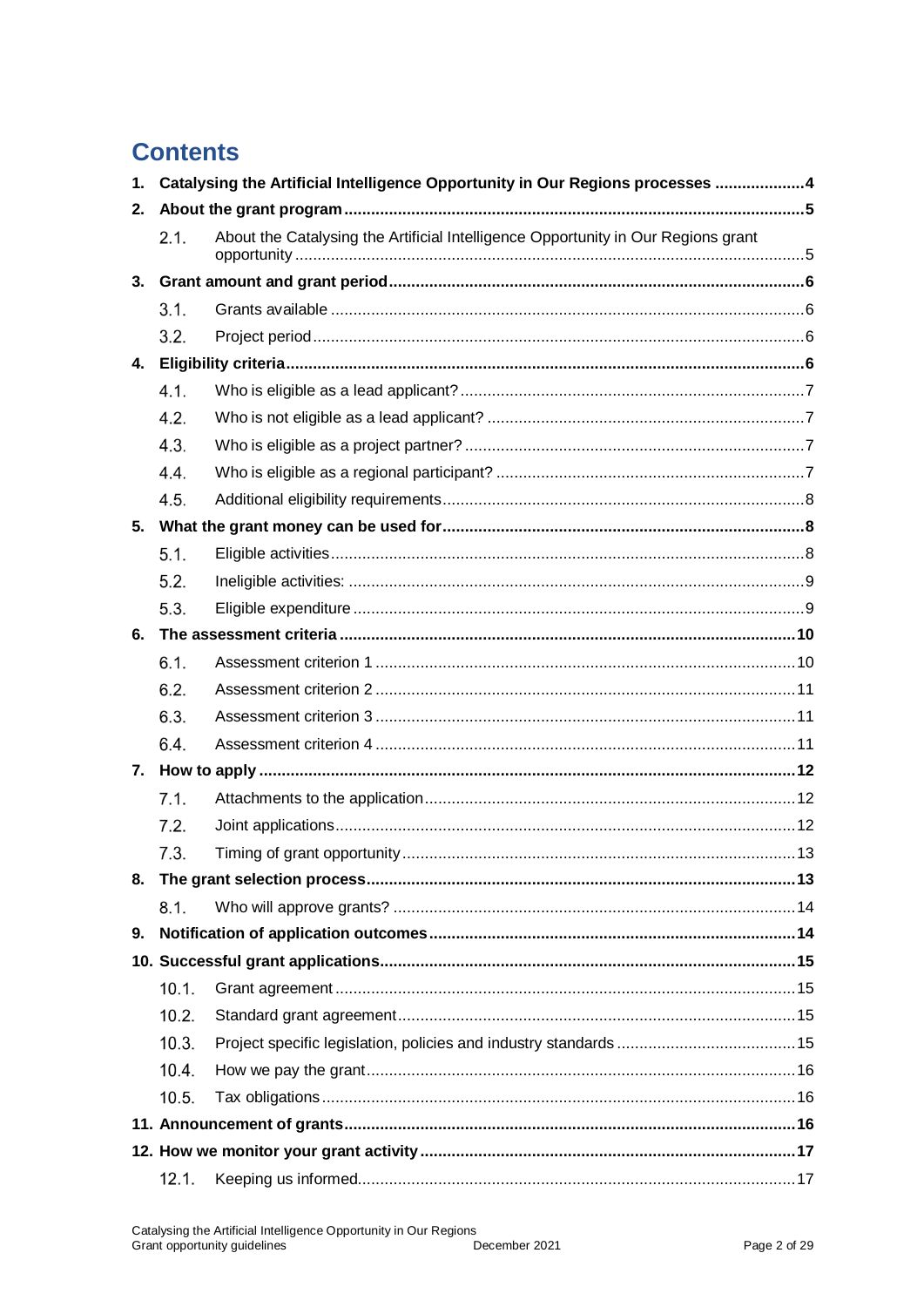| 12.2.       |             |                                                                      |  |
|-------------|-------------|----------------------------------------------------------------------|--|
|             |             |                                                                      |  |
|             |             |                                                                      |  |
|             |             |                                                                      |  |
| 12.3.       |             |                                                                      |  |
| 12.4.       |             |                                                                      |  |
| 12.5.       |             |                                                                      |  |
| 12.6.       |             |                                                                      |  |
| 12.7.       |             |                                                                      |  |
|             |             |                                                                      |  |
| 13.1.       |             |                                                                      |  |
| 13.2.       |             |                                                                      |  |
|             |             |                                                                      |  |
|             |             |                                                                      |  |
|             |             |                                                                      |  |
|             |             |                                                                      |  |
| 13.3.       |             |                                                                      |  |
| 13.4.       |             | Disclosure of Commonwealth, State or Territory financial penalties22 |  |
| 13.5.       |             |                                                                      |  |
|             |             |                                                                      |  |
|             | Appendix A. |                                                                      |  |
| A.1         |             |                                                                      |  |
| A.2         |             |                                                                      |  |
| A.3         |             |                                                                      |  |
| A.4         |             |                                                                      |  |
| A.5         |             |                                                                      |  |
| A.6         |             |                                                                      |  |
| Appendix B. |             |                                                                      |  |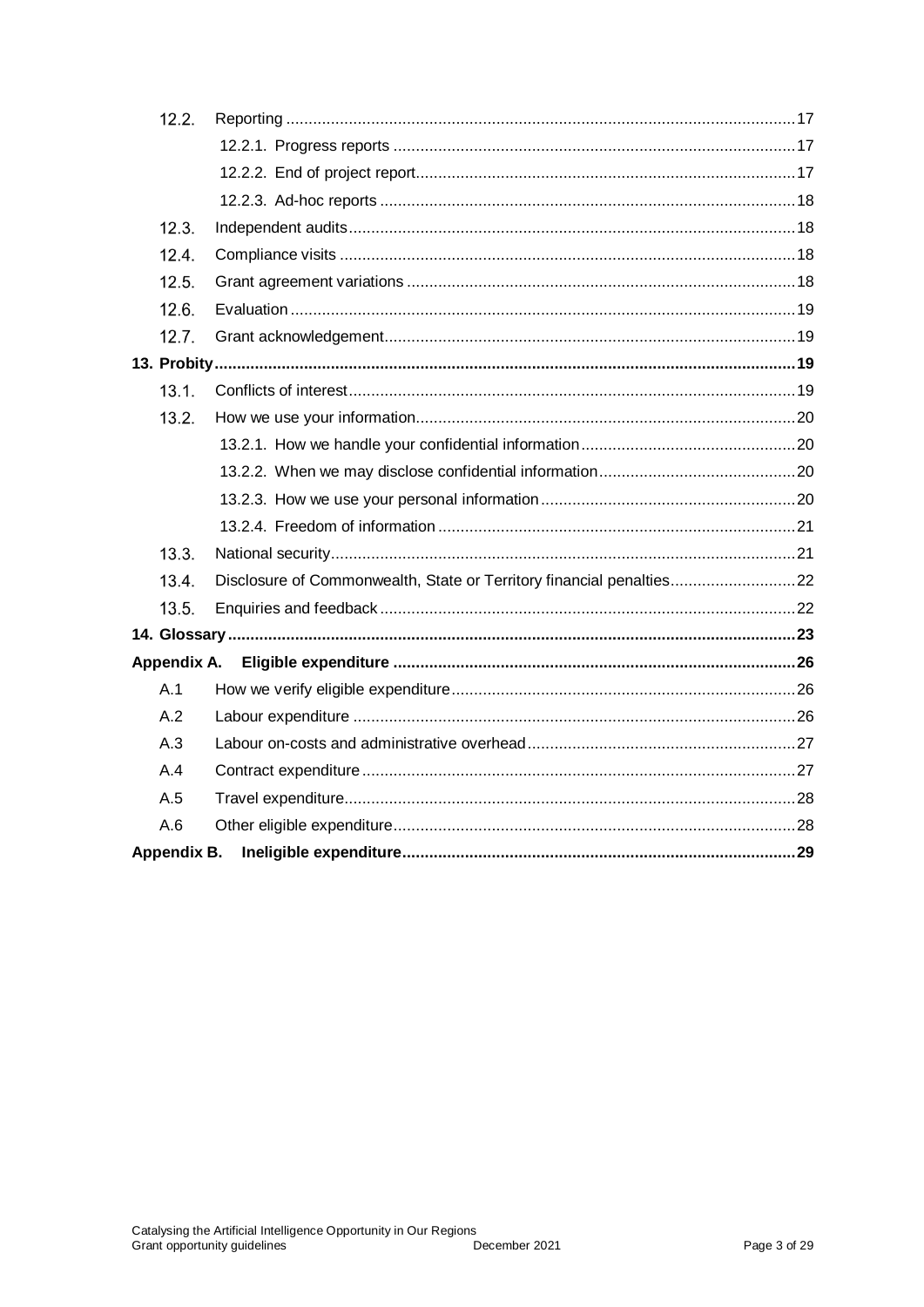## **1. Catalysing the Artificial Intelligence Opportunity in Our Regions processes**

## **Catalysing the Artificial Intelligence Opportunity in Our Regions is designed to achieve Australian Government objectives**

This grant opportunity is part of the above grant program which contributes to the Department of Industry, Science, Energy and Resources' (the Department) Outcome 1. The Department works with stakeholders to plan and design the grant program according to the *[Commonwealth Grants](https://www.finance.gov.au/government/commonwealth-grants/commonwealth-grants-rules-guidelines)* 

*[Rules and Guidelines](https://www.finance.gov.au/government/commonwealth-grants/commonwealth-grants-rules-guidelines)*. J

### **The grant opportunity opens**

We publish the grant guidelines on business.gov.au and GrantConnect. J

## **You complete and submit a grant application**

You complete the application form, addressing all the eligibility and assessment criteria in order for your application to be considered.

## ብ **We assess all grant applications**

We review the applications against eligibility criteria and notify you if you are not eligible.

We assess eligible applications against the assessment criteria including an overall consideration

### of value with relevant money and compare it to other eligible applications. ↓

### **We make grant recommendations**

We provide advice to the decision maker on the merits of each application.

### ♦

### **Grant decisions are made**

The decision maker decides which applications are successful. J

## **We notify you of the outcome**

We advise you of the outcome of your application. We may not notify unsuccessful applicants until grant agreements have been executed with successful applicants.

## J **We enter into a grant agreement**

We will enter into a grant agreement with successful applicants. The type of grant agreement is based on the nature of the grant and proportional to the risks involved.

### ብ

### **Delivery of grant**

You undertake the grant activity as set out in your grant agreement. We manage the grant by working with you, monitoring your progress and making payments.

### ♦

## **Evaluation of Catalysing the Artificial Intelligence Opportunity in Our Regions**

We evaluate the specific grant activity and program as a whole. We base this on information you provide to us and that we collect from various sources.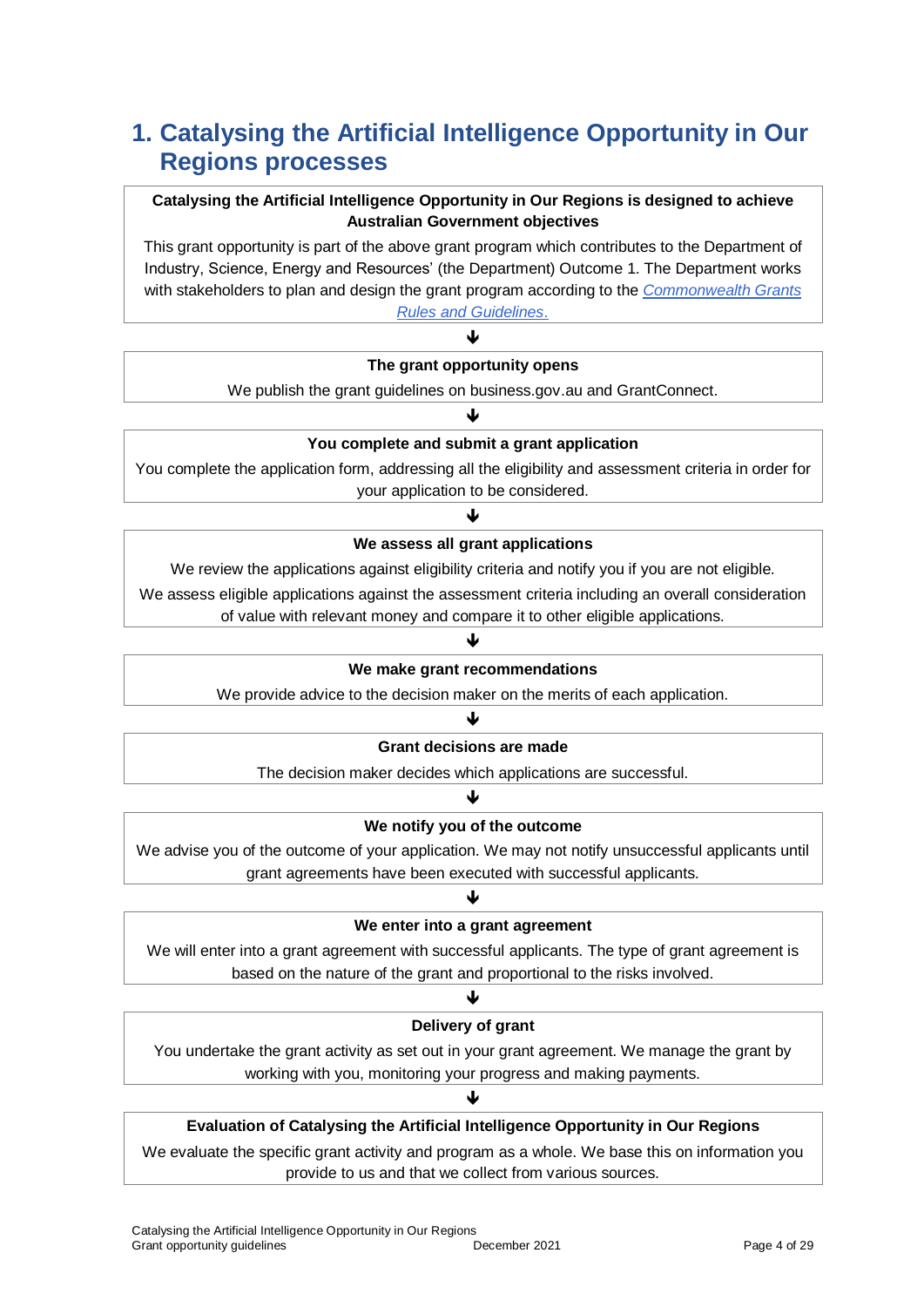## **2. About the grant program**

The Australian Government's *[Artificial Intelligence Action Plan](https://www.industry.gov.au/data-and-publications/australias-artificial-intelligence-action-plan/how-ai-is-transforming-australia)<sup>1</sup>* (the Action Plan) sets out a vision for Australia to be a global leader in developing and adopting trusted, secure and responsible artificial intelligence (AI). The Action Plan forms part of the *[Digital Economy Strategy](https://digitaleconomy.pmc.gov.au/)<sup>2</sup>* to lift Australia's digital capability by fostering digital transformation and encouraging businesses to invest and accelerate their adoption of digital technologies.

The **Catalysing the Artificial Intelligence Opportunity in Our Regions** program (the program) aims to fund collaborative projects which support regional industries, businesses and communities to realise the benefits from the development, adoption and use of artificial intelligence (AI) technologies.

The program will fund three competitive grant rounds, across 2021-22 to 2024-25. Grants will be awarded to joint partnerships, which must include a lead applicant and project partner(s). To support partnerships with regional organisations, all applications for the program must identify a regional participant, either as the lead applicant or as a project partner (refer to 4.4 Eligibility Criteria).

Applicants to the program must contribute 50 per cent of the total project expenditure in cash contributions from their own resources. Applicants may also provide in-kind contributions, which will be looked on favourably during assessment.

The objectives of the program are to:

- support the development, implementation and demonstration of real-world applications of artificial intelligence technologies that address challenges in regional area(s) in Australia
- increase the awareness and understanding of real-world artificial intelligence applications, opportunities, benefits and risks in regional area(s)
- develop new partnerships between regional industries, businesses and communities with the Australian technology sector.

The intended outcomes of the program are:

- increased adoption, development and use of artificial intelligence technologies in regional area(s) to lift the competiveness, productivity and sustainability of industry and business
- greater trust, inclusion and awareness of artificial intelligence technologies and their applications in regional area(s)
- to bring forward the potential economic, productivity, social and environmental benefits of artificial intelligence in regional Australian economies and communities, supporting job creation.

There will be other grant opportunities as part of this program and we will publish the opening and closing dates and any other relevant information o[n business.gov.au](https://business.gov.au/grants-and-programs/catalysing-the-artificial-intelligence-opportunity-in-our-regions-round-1) and [GrantConnect.](http://www.grants.gov.au/)

## 2.1. About the Catalysing the Artificial Intelligence Opportunity in Our Regions grant opportunity

These guidelines contain information about the Catalysing the Artificial Intelligence Opportunity in Our Regions grants.

<sup>1</sup> <https://www.industry.gov.au/data-and-publications/australias-artificial-intelligence-action-plan>

<sup>&</sup>lt;sup>2</sup><https://digitaleconomy.pmc.gov.au/>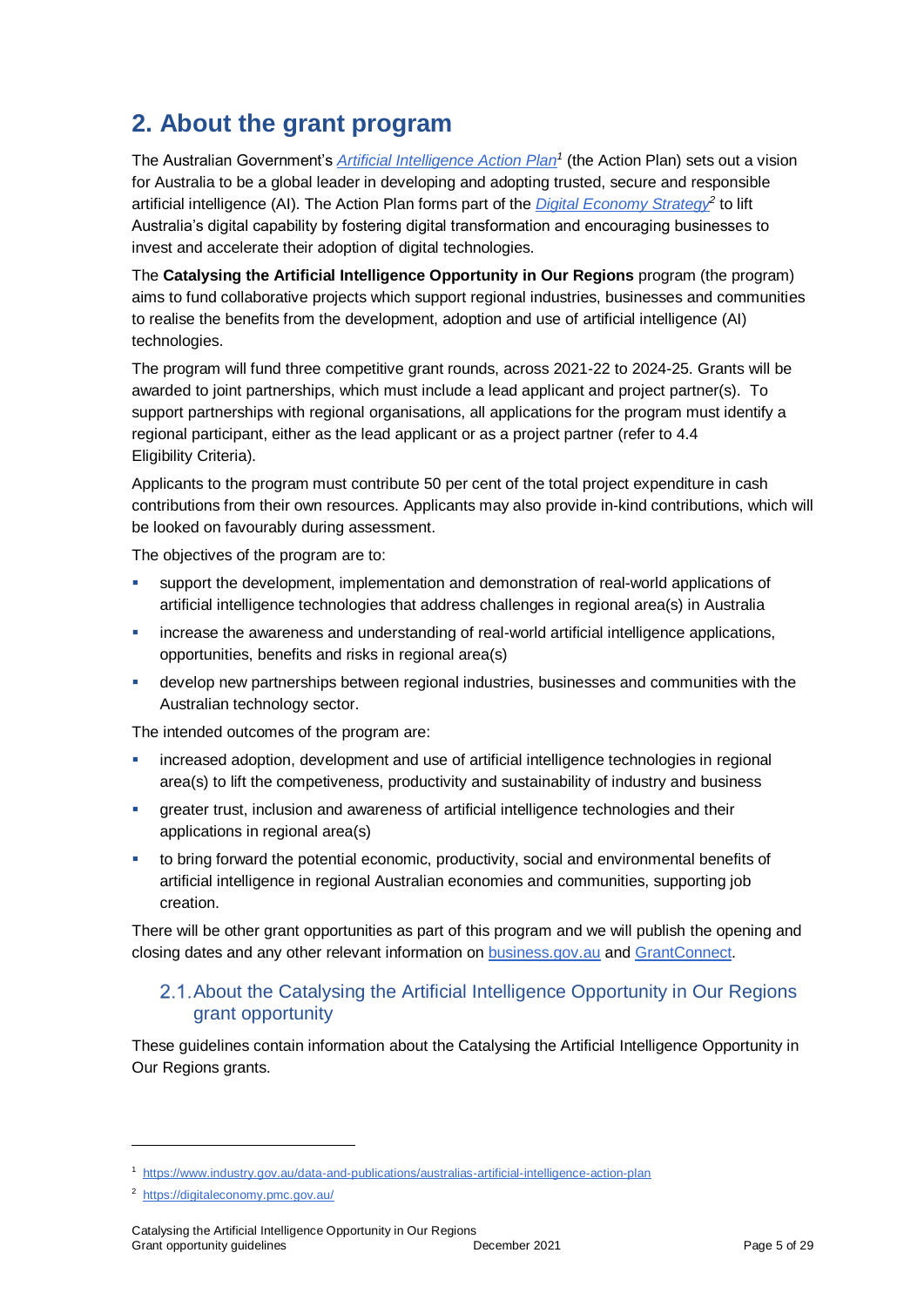This document sets out:

- the eligibility and assessment criteria
- how we consider and assess grant applications
- how we notify applicants and enter into grant agreements with grantees
- how we monitor and evaluate grantees' performance
- responsibilities and expectations in relation to the opportunity.

The Department of Industry, Science, Energy and Resources (the department) is responsible for administering this grant opportunity. We administer the program according to the *[Commonwealth](https://www.finance.gov.au/government/commonwealth-grants/commonwealth-grants-rules-guidelines)  [Grants Rules and Guidelines](https://www.finance.gov.au/government/commonwealth-grants/commonwealth-grants-rules-guidelines)* (CGRGs)<sup>3</sup> .

We have defined key terms used in these guidelines in the glossary at Sectio[n 14.](#page-22-0)

You should read this document carefully before you fill out an application.

## **3. Grant amount and grant period**

For this grant opportunity, up to \$3 million is available over 2021-22 to 2023-24.

## 3.1. Grants available

The grant amount will be up to 50 per cent of eligible project expenditure (grant percentage).

- The minimum grant amount is \$250,000
- The maximum grant amount is \$500,000.

You are responsible for the remaining eligible project expenditure plus any ineligible expenditure.

Your contribution must be cash. Additional in-kind contributions will be considered favourably in assessment, refer to Section 6.

You cannot use funding from other Commonwealth grants to fund the balance of project expenditure not covered by the grant.

## 3.2. Project period

You must complete your project by 31 March 2024.

## **4. Eligibility criteria**

l

We cannot consider your application if you do not satisfy all eligibility criteria.

Joint applications are required for this program. Each application must include:

- **a lead applicant**, who is the main driver of the project
- at least one other **project partner**, and
- at least one of the lead applicant or project partner(s) must be a considered a **regional participant**, refer to Section 4.4

For further information on joint applications, refer to Section 7.2.

<sup>3</sup> <https://www.finance.gov.au/government/commonwealth-grants/commonwealth-grants-rules-guidelines>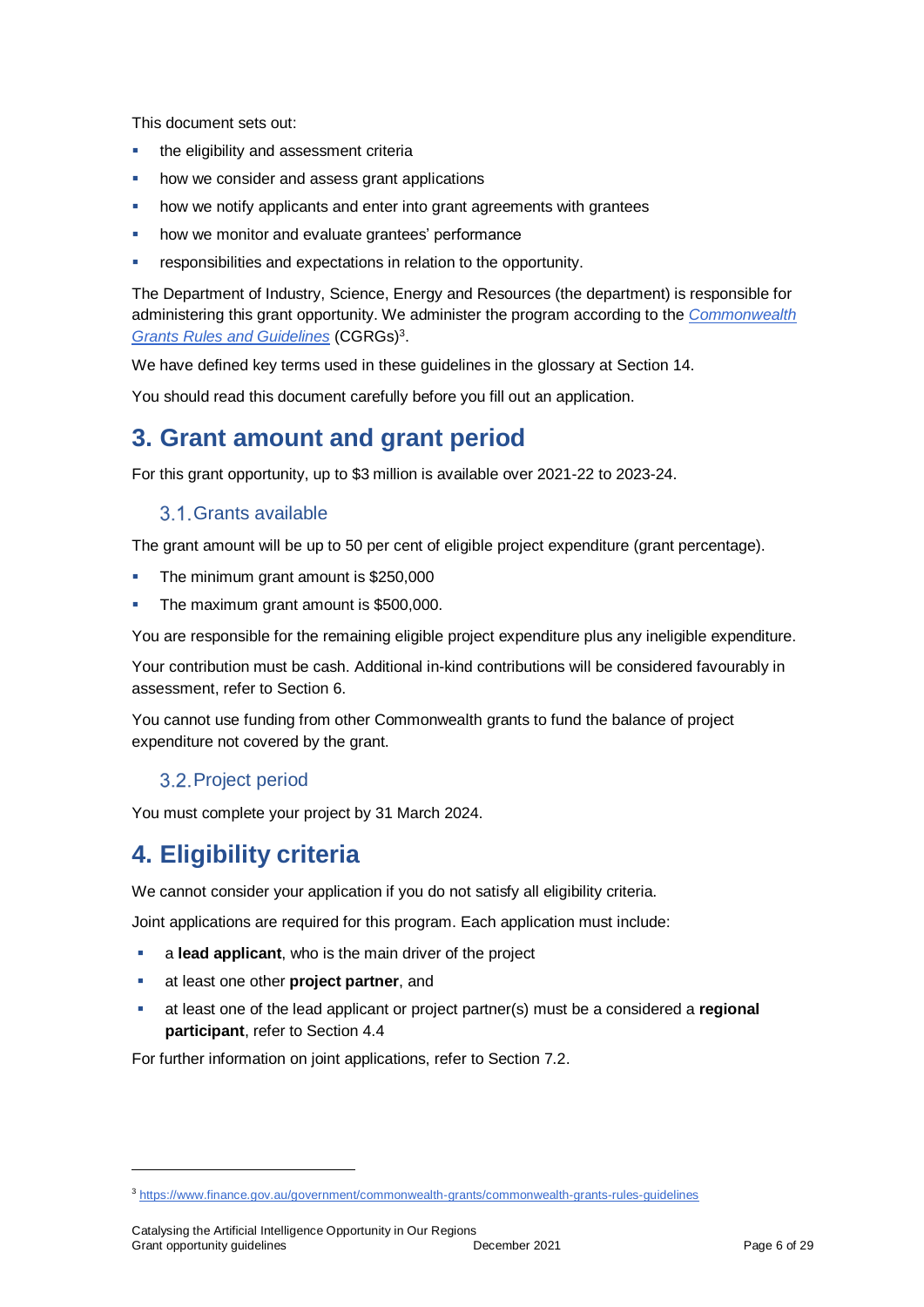## <span id="page-6-0"></span>4.1. Who is eligible as a lead applicant?

To be eligible as a **lead applicant** you must:

**have an Australian Business Number (ABN)** 

and be one of the following entities:

- an entity incorporated in Australia and a trading corporation, where your trading activities:
	- form a sufficiently significant proportion of the corporation's overall activities as to merit it being described as a trading corporation; or
	- are a substantial and not merely peripheral activity of the corporation.

and independently of the program, engage in, or intend to engage in, either or both of the following activities:

- activities to build artificial intelligence capabilities for businesses and communities; and
- activities to develop businesses and communities in regional areas.

If your application is successful, as the lead applicant you will be responsible for managing the project on behalf of your project partners.

## Who is not eligible as a lead applicant?

You are not eligible as a **lead applicant** if:

you are not an entity incorporated in Australia and a trading corporation

This includes if you are one of the following entities:

- an individual
- partnership
- **unincorporated association**
- **any organisation not included in section [4.1](#page-6-0)**
- trust (however, an incorporated trustee may apply on behalf of a trust)
- a Commonwealth, State, Territory or local government body (including government business enterprises)
- a non-corporate Commonwealth entity

However, these organisations can be project partners, refer to section 4.3.

## 4.3. Who is eligible as a project partner?

Your joint application must include at least one other project partner, aside from the lead applicant.

To be eligible as a **project partner** you must:

- make a cash and/or in-kind contribution towards the project
- contribute towards the success of the project
- **•** provide a letter of support on the template provided business.gov.au

## Who is eligible as a regional participant?

The Catalysing the Artificial Intelligence Opportunity in Our Regions program seeks to form partnerships between regional industries, businesses and communities with the Australian technology sector.

Your application must include at least one eligible regional participant. The regional participant can be either the lead applicant or a project partner.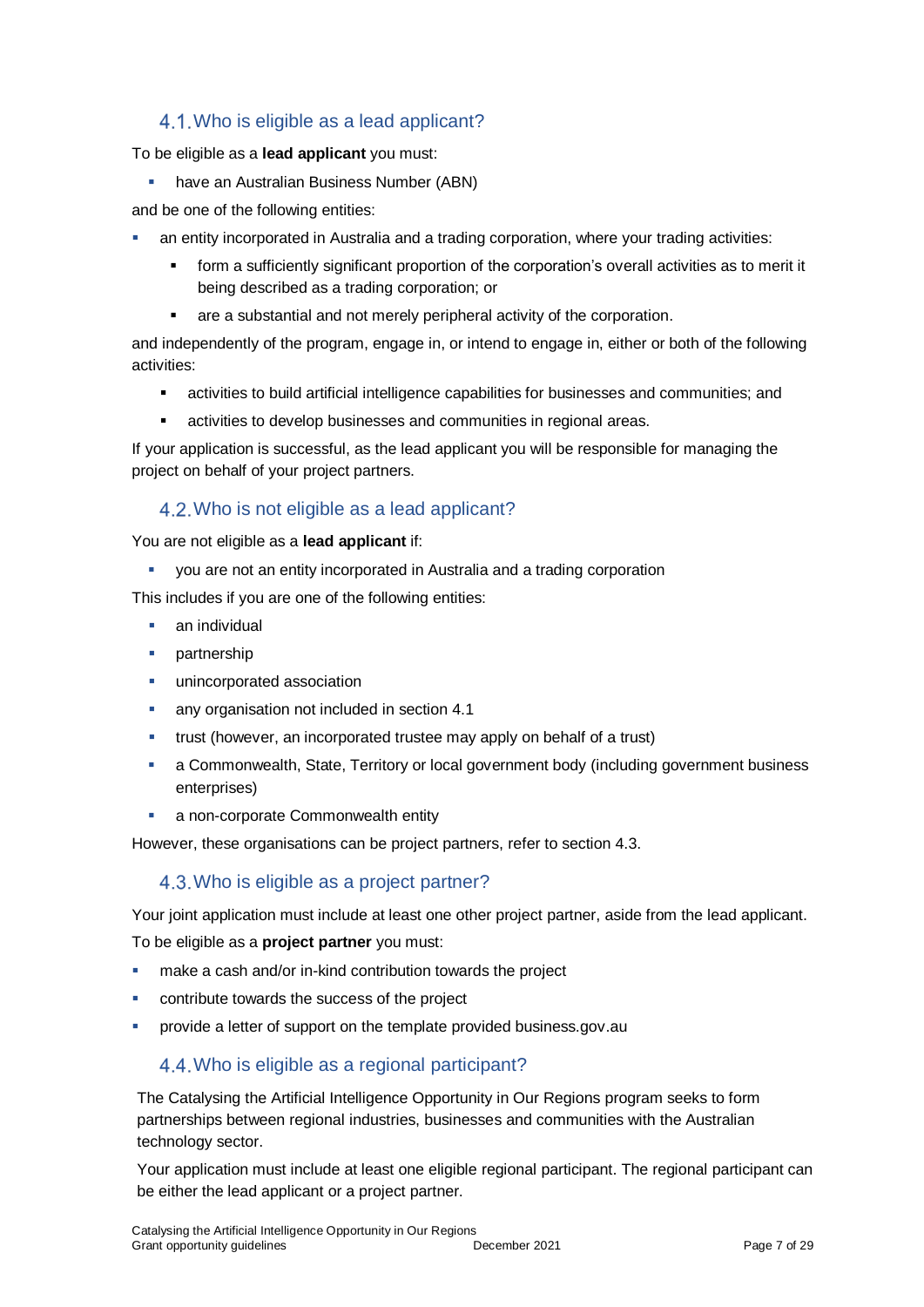To be eligible as a **regional participant** you must:

- be located in a regional area<sup>4</sup>
- make a cash and/or in-kind contribution towards the project
- contribute towards the success of the project
- provide a letter of support on the template provided business.gov.au.

## 4.5. Additional eligibility requirements

You are not eligible to apply if you, or any of your project partners, are:

- an organisation, included on the National Redress Scheme's website on the list of 'Institutions that have not joined or signified their intent to join the Scheme' [\(www.nationalredress.gov.au\)](http://www.nationalredress.gov.au/)
- an employer of 100 or more employees that has [not complied](https://www.wgea.gov.au/what-we-do/compliance-reporting/non-compliant-list) with the *Workplace Gender Equality Act (2012)*.

We can only accept applications:

- where you can certify that the project is supported from your board (or chief executive officer or equivalent), and that you can complete the project and meet the costs of the project not covered by the grant funding
- where you provide a letter of support from each of the project partners on the template provided
- where you include all mandatory attachments as outlined in Section 7.1

We cannot waive the eligibility criteria under any circumstances.

## **5. What the grant money can be used for**

## <span id="page-7-0"></span>5.1. Eligible activities

To be eligible your project must:

- clearly address one or more of the program's objectives and/or outcomes, refer to Section 2
- include eligible activities
- have at least \$500,000 in eligible expenditure.

Eligible activities may include:

- developing, implementing and demonstrating novel or innovative<sup>5</sup> solutions and/or applications of artificial intelligence that address a regional challenge or opportunity
- providing opportunities for regional businesses, communities and individuals to test and experiment with tangible artificial intelligence technologies and applications

<sup>4</sup> For the purposes of this grant opportunity, a 'regional area' is any location that is outside the Urban Centre and Locality (UCL) cities with a population of over 1 million people as defined by the Australian Bureau of Statistics' Australian Statistical Geography Standard (Sydney, Melbourne, Brisbane, Perth, Adelaide). Regional areas do not include the Australian Capital Territory. Regional areas include Hobart and Darwin. Refer to Section 14.

<sup>&</sup>lt;sup>5</sup> The Catalysing the Artificial Intelligence Opportunity in Our Regions program seeks to bring forward the potential economic, productivity, social and environmental benefits of artificial intelligence in regional Australian economies and communities, supporting job creation and increased investment in technology.

Solutions and applications which are '*novel or innovative*' should be new or a significant improvement. This could include being new-to-market, or a significant improvement in the technical specifications, user friendliness, techniques, equipment, software or other functional characteristics.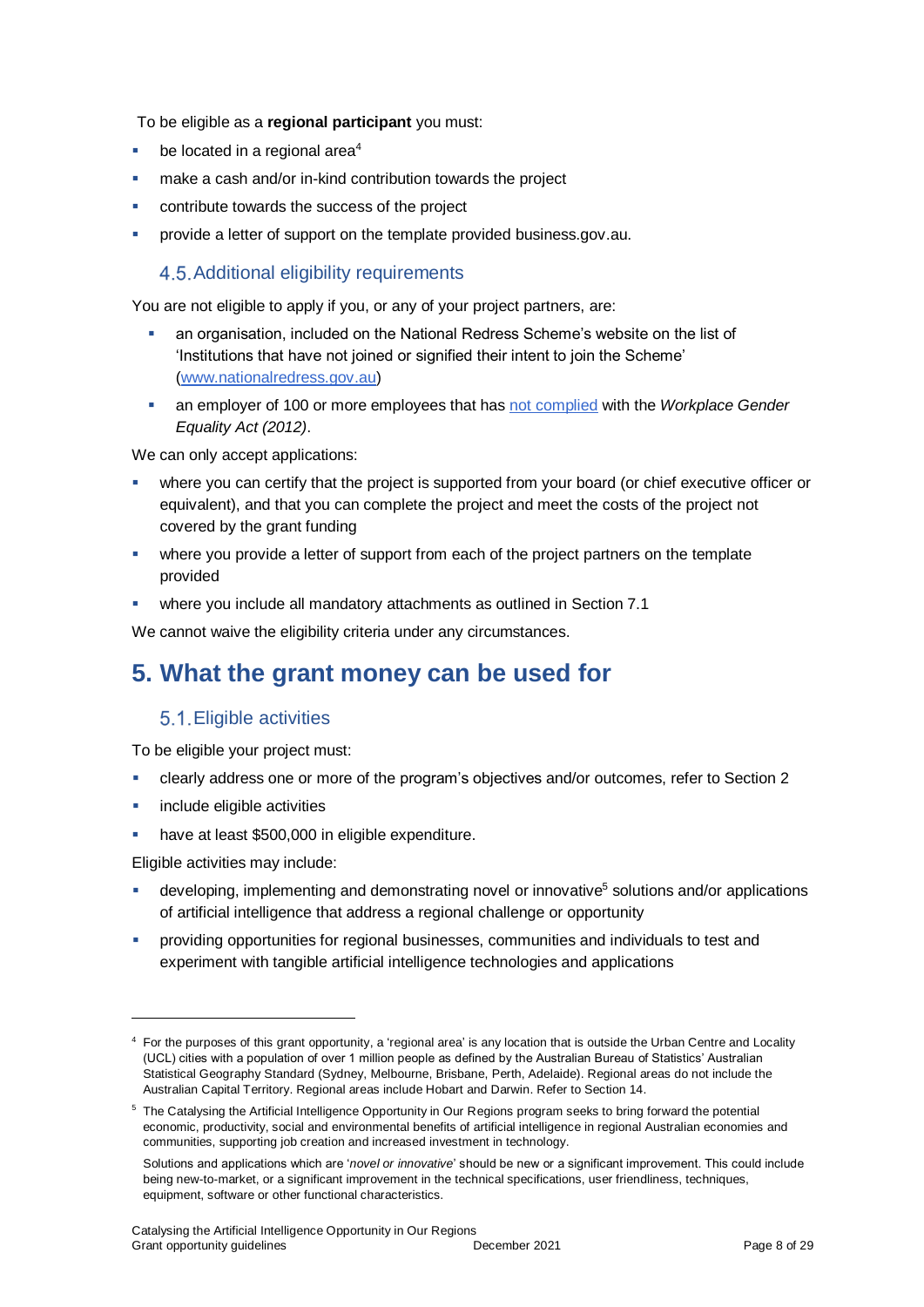- pilot or trial projects that make use of artificial intelligence technologies that increase the competitiveness, productivity and sustainability of regional industries and/or businesses
- increasing the awareness, understanding, trust and inclusion of artificial intelligence within a region
- facilitating new and lasting partnerships between regional industries, businesses and communities with artificial intelligence developers and researchers.

We may also approve other activities.

## 5.2. Ineligible activities:

Ineligible activities include:

- activities that do not demonstrate spill-over benefits<sup>6</sup> or impact beyond the project partners
- training or skills building programs that do not include an applied or pilot solution
- research to identify barriers and/or perceptions of artificial intelligence in regional area(s) that does not include an applied or pilot solution

## <span id="page-8-0"></span>Eligible expenditure

You can only spend grant funds on eligible expenditure you have incurred on an agreed project as defined in your grant agreement.

- For guidance on eligible expenditure, see appendix A.
- For guidance on ineligible expenditure, see appendix B.

We may update the guidance on eligible and ineligible expenditure from time to time. If your application is successful, the version in place when you submitted your application applies to your project.

If your application is successful, we may ask you to verify project costs that you provided in your application. You may need to provide evidence such as quotes for major costs.

Not all expenditure on your project may be eligible for grant funding. The Program Delegate (who is an AusIndustry manager within the department with responsibility for the program) makes the final decision on what is eligible expenditure and may give additional guidance on eligible expenditure if required.

<sup>&</sup>lt;sup>6</sup> Spill-over benefits are benefits realised not only by the direct partners of the project, but also those in close geographical proximity or in similar regional industries, sectors or communities. In preparing an application, applicants should consider how their project would, or could, result in potential benefits for other third parties (such as, solving a challenge that is common to a local industry, creating a new public dataset that others could use, or providing a new public good or service that a whole community can benefit from).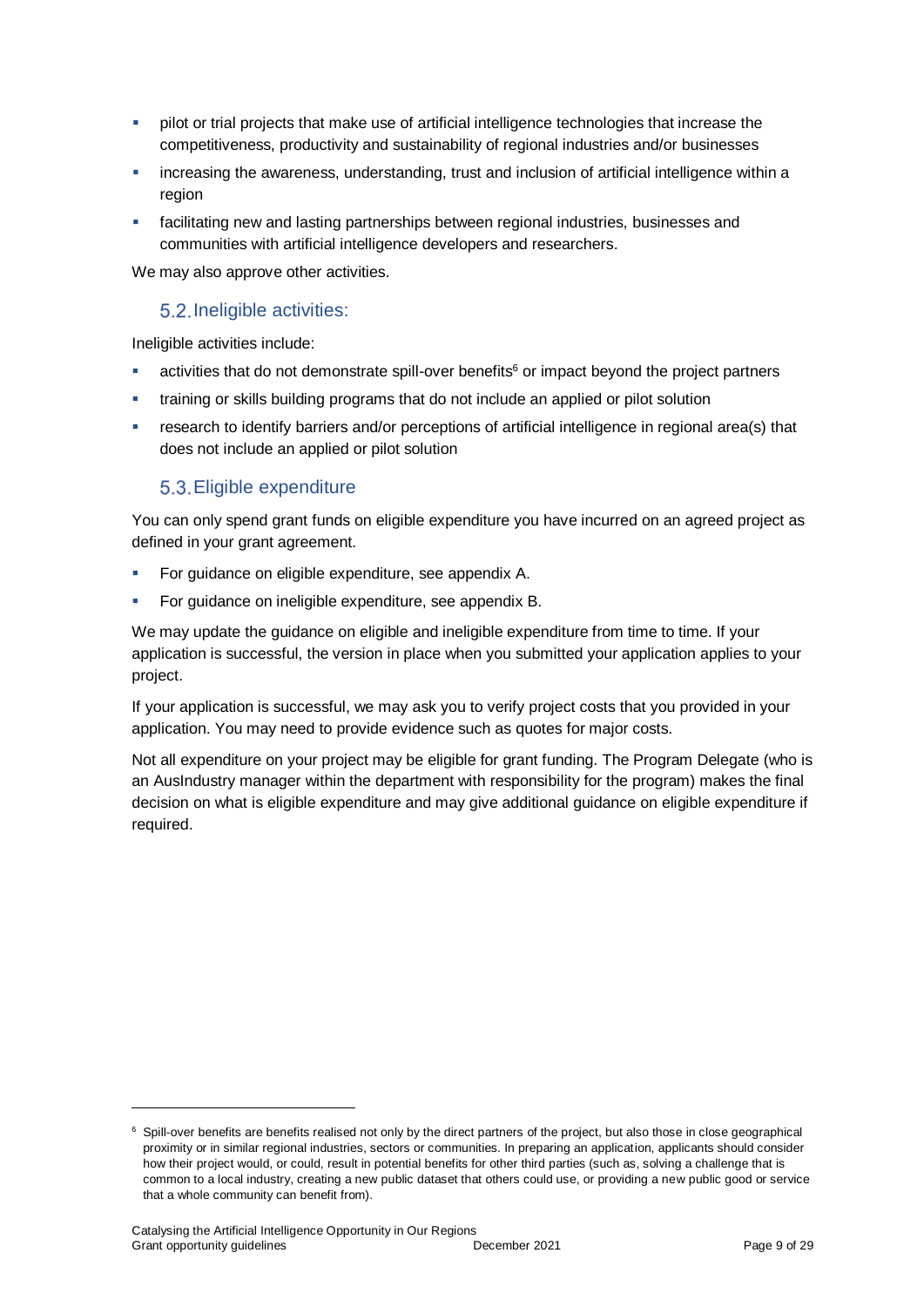To be eligible, expenditure must:

- be a direct cost of the project
- be incurred by you for required project audit activities.

You must incur the project expenditure between the project start and end date for it to be eligible unless stated otherwise.

You may elect to commence your project from the date we notify you that your application is eligible and complete. We are not responsible for any expenditure you incur until a grant agreement is executed. The Commonwealth will not be liable, and should not be held out as being liable, for any activities undertaken before the grant agreement is executed.

## **6. The assessment criteria**

You must address all assessment criteria in your application. We will assess your application based on the weighting given to each criterion.

The application form asks questions that relate to the assessment criteria below. The amount of detail and supporting evidence you provide in your application should be relative to the project size, complexity and grant amount requested. You should provide evidence to support your answers. The application form displays size limits for answers.

We will only consider funding applications that score at least 50 per cent against each assessment criterion, as these represent best value for money.

## 6.1. Assessment criterion 1

### **Project alignment with the program objectives and outcomes (30 points)**

You should demonstrate this by identifying:

- how your project will increase adoption and demonstration of real-world artificial intelligence technologies in regional area(s) and how these areas will benefit, including if the project aligns with regional strengths and/or growth opportunities
- the economic, productivity, social, environmental or other benefits of the project, including the nature of the regional challenge(s) being addressed and the region(s) and/or regional industries, businesses or communities that will benefit. Examples of these benefits may include but are not limited to:
	- **\*** transforming regional businesses to become more competitive
	- strengthening identified regional priorities, growth opportunities or industrial advantage
	- solving significant regional challenges
	- supporting job creation in regional industries, businesses and communities
- how your project will increase awareness of the benefits of artificial intelligence and their applications in regional area(s)
- how your project will develop new partnerships between regional industries, businesses and communities with the Australian technology sector.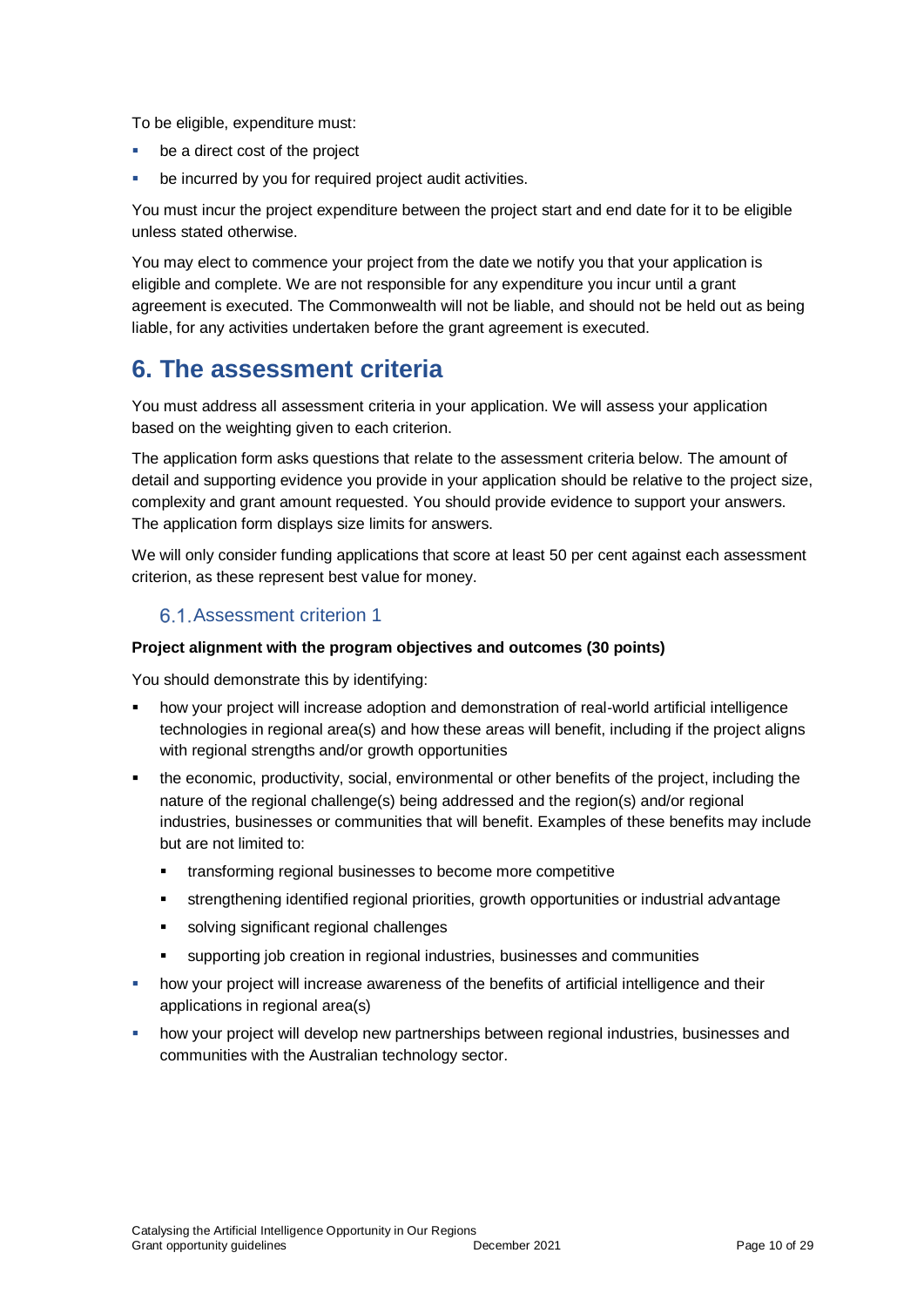## 6.2. Assessment criterion 2

### **The quality of your project (30 points)**

You should demonstrate this by identifying:

- how your project will use artificial intelligence and any other technologies, and why artificial intelligence is the right technology for your project
- the novel and/or innovative aspects of the project that are new or a significant improvement
- how your project partner(s) will contribute to the project, including any other relevant stakeholders who will be engaged through the course of the project
- the total investment your project will leverage, including any in-kind and other contributions and how these will help achieve the project's success (and how their dollar value has been calculated).

## 6.3. Assessment criterion 3

### **Capacity, capability and resources to deliver the project (30 points)**

You should demonstrate this by:

- providing a sound project plan to manage and monitor the project, which addresses governance, security and intellectual property rights arrangements, and identifies risks and mitigation strategies
- identifying your readiness to commence the project, including availability of key personnel, equipment, access to or the ability to access any necessary infrastructure, any required regulatory and other approvals
- identifying your access to, or a clear plan for how you will gain access to, relevant technologies, appropriate data, computational resources and/or infrastructure<sup>7</sup> needed to deliver the project and test technical feasibility.

## 6.4. Assessment criterion 4

## **The long-term impacts of your project (10 points)**

You should demonstrate this by identifying:

- the extent of the project's benefits and scale of impact(s) beyond the project partners and participants (this may include but is not limited to the numbers of businesses benefited, or jobs created)
- the broader or spill-over benefits<sup>8</sup> for the region(s) and/or other industries, businesses or communities in the long term
- your strategy to evaluate your project's success, including how these benefits will be measured and communicated.

<sup>&</sup>lt;sup>7</sup> Infrastructure may include suitable telecommunications connectivity, or by demonstrating that the proposed project will be able to be delivered.

<sup>&</sup>lt;sup>8</sup> Spill-over benefits are benefits realised not only by the direct partners of the project, but also those in close geographical proximity or in similar regional industries, sectors or communities. In preparing an application, applicants should consider how their project would, or could, result in potential benefits for other third parties (such as, solving a challenge that is common to a regional industry, creating a new public dataset that others could use, or providing a new public good or service that a whole community can benefit from).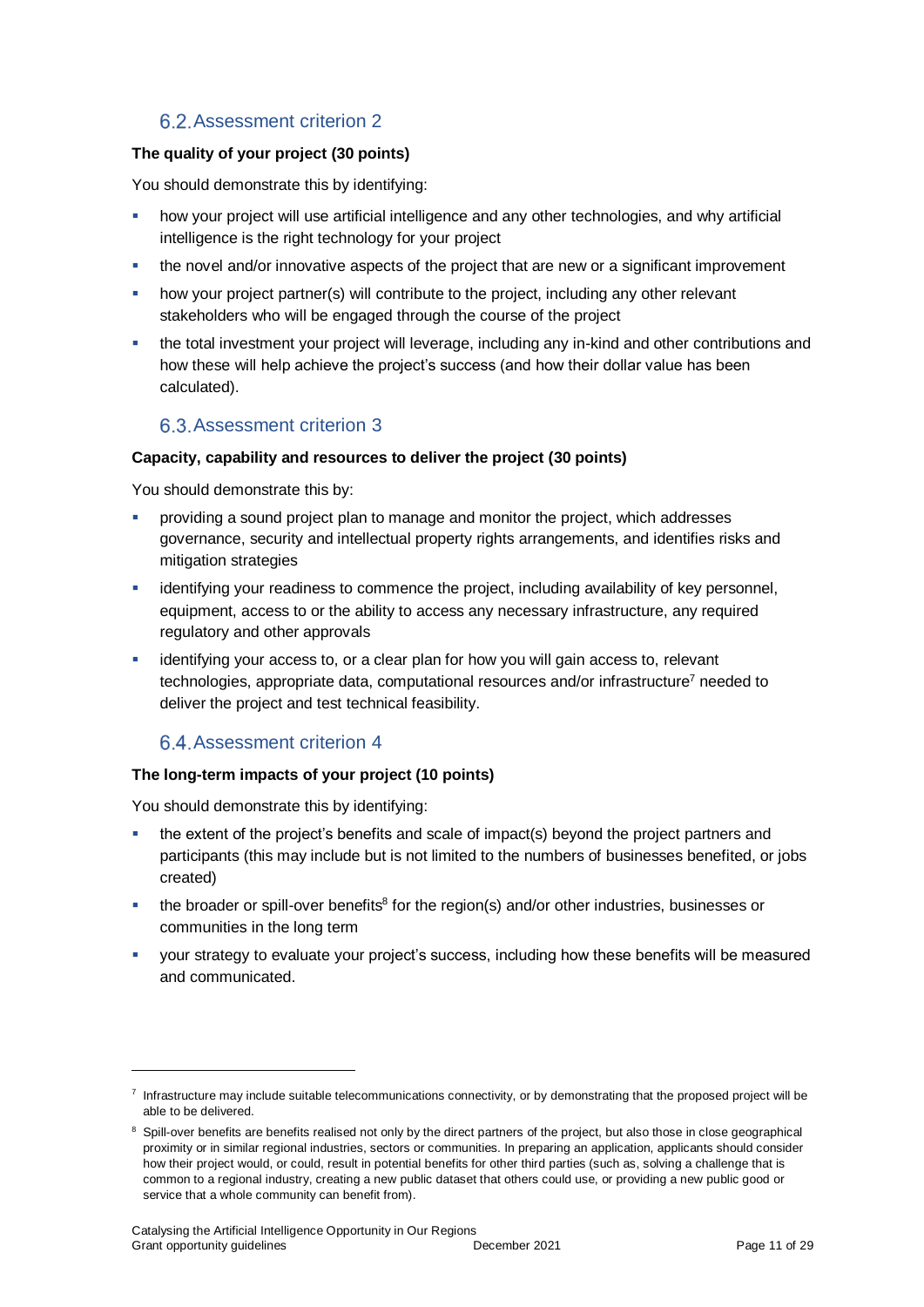If you are successful, you will need to develop an evaluation plan that will allow qualitative and quantitative measurements of the project's benefits and outcomes. You should explain what your project aims to achieve and your proposed evaluation methodology.

## **7. How to apply**

Before applying you should read and understand these guidelines, the sample [application form](https://business.gov.au/grants-and-programs/catalysing-the-artificial-intelligence-opportunity-in-our-regions-round-1#key-documents) and the sampl[e grant agreement](https://business.gov.au/grants-and-programs/catalysing-the-artificial-intelligence-opportunity-in-our-regions-round-1#key-documents) published on business.gov.au and GrantConnect.

You can only submit an application during a funding round.

To apply, you must:

- complete the online [application form](https://business.gov.au/grants-and-programs/catalysing-the-artificial-intelligence-opportunity-in-our-regions-round-1#applying) via business.gov.au
- provide all the information requested
- address all eligibility and assessment criteria
- include all necessary attachments

You should retain a copy of your application for your own records.

You are responsible for making sure your application is complete and accurate. Giving false or misleading information is a serious offence under the *Criminal Code Act 1995* (Cth). If we consider that you have provided false or misleading information we may not progress your application. If you find an error in your application after submitting it, you should call us immediately on 13 28 46.

If we find an error or information that is missing, we may ask for clarification or additional information from you that will not change the nature of your application. However, we can refuse to accept any additional information from you that would change your submission after the application closing time.

If you need further guidance around the application process, or if you are unable to submit an application online, [contact us](https://www.business.gov.au/contact-us) at business.gov.au or by calling 13 28 46.

## 7.1. Attachments to the application

You must provide the following documents with your application:

- project plan, including a project budget and arrangements for governance, intellectual property rights and the identification of risks and mitigation strategies
- evidence of support from the board, CEO or equivalent
- accountant declaration
- letter/s of support from each of your project partners
- trust deed (where applicable).

You must attach supporting documentation to the application form in line with the instructions provided within the form. You should only attach requested documents. We will not consider information in attachments that we do not request.

## 7.2. Joint applications

Each application must be a joint application with a lead organisation, who is the main driver of the project and is eligible to apply, at least one regional participant, and other project partners if desired.

Only the lead organisation can submit the application form and enter into the grant agreement with the Commonwealth. The application should identify all other members of the proposed group and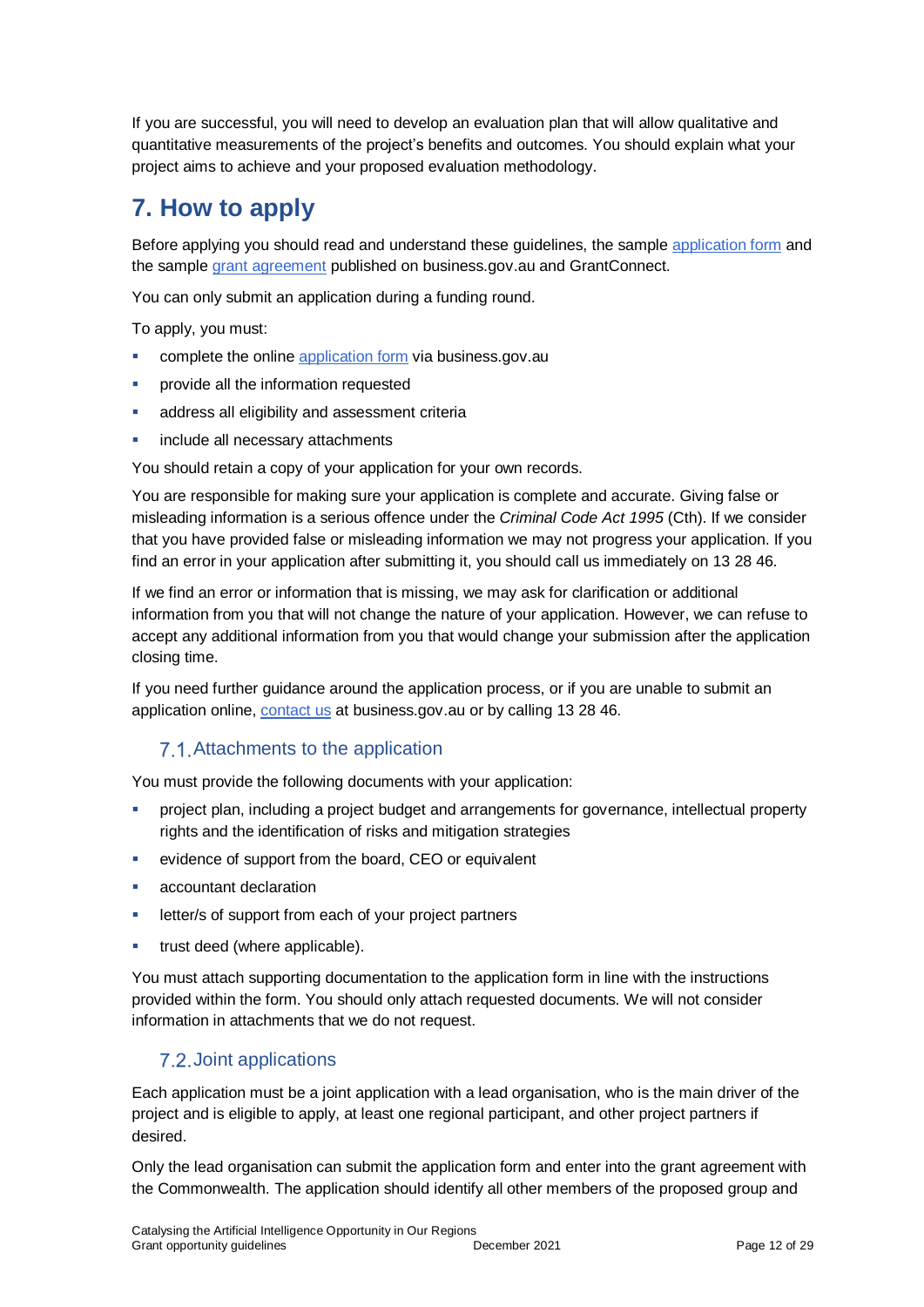include a letter of support from each of the project partners (template provided on business.gov.au). Each letter of support should include:

- details of the project partner
- confirmation that the project is fully supported, that the project can be completed within the timeframe specified in section 3.2, and that the cost of the project not covered by grant funding can be met
- an overview of how the project partner will work with the lead organisation and any other project partners in the group to successfully complete the project
- an outline of the relevant experience and/or expertise the project partner will bring to the group
- the roles/responsibilities the project partner will undertake, and the resources it will contribute (if any)
- details of a nominated management level contact officer.

You must have a formal arrangement in place with all parties prior to execution of the grant agreement.

## 7.3. Timing of grant opportunity

You can only submit an application between the published opening and closing dates. We cannot accept late applications.

If you are successful, we expect you will be able to commence your project around May 2022.

#### Table 1: Expected timing for this grant opportunity

| Activity                                                                       | <b>Timeframe</b> |
|--------------------------------------------------------------------------------|------------------|
| Assessment of applications                                                     | weeks<br>2       |
| Approval of outcomes of selection process                                      | 2-3 weeks        |
| Notification of outcomes of selection process and<br>award of grant agreements | 4-6 weeks        |
| Earliest start date of project                                                 | May 2022         |
| End date of grant commitment                                                   | 31 March 2024    |

## **8. The grant selection process**

We first review your application against the eligibility criteria. If eligible, we will then assess it against the assessment criteria. Only eligible applications will proceed to the assessment stage.

We consider your application on its merits, based on:

- how well it meets the criteria
- how it compares to other applications
- **•** whether it provides value with relevant money.

When assessing whether the application represents value with relevant money, we will have regard to:

- the overall objectives of the grant opportunity
- the evidence provided to demonstrate how your project contributes to meeting those objectives
- the relative value of the grant sought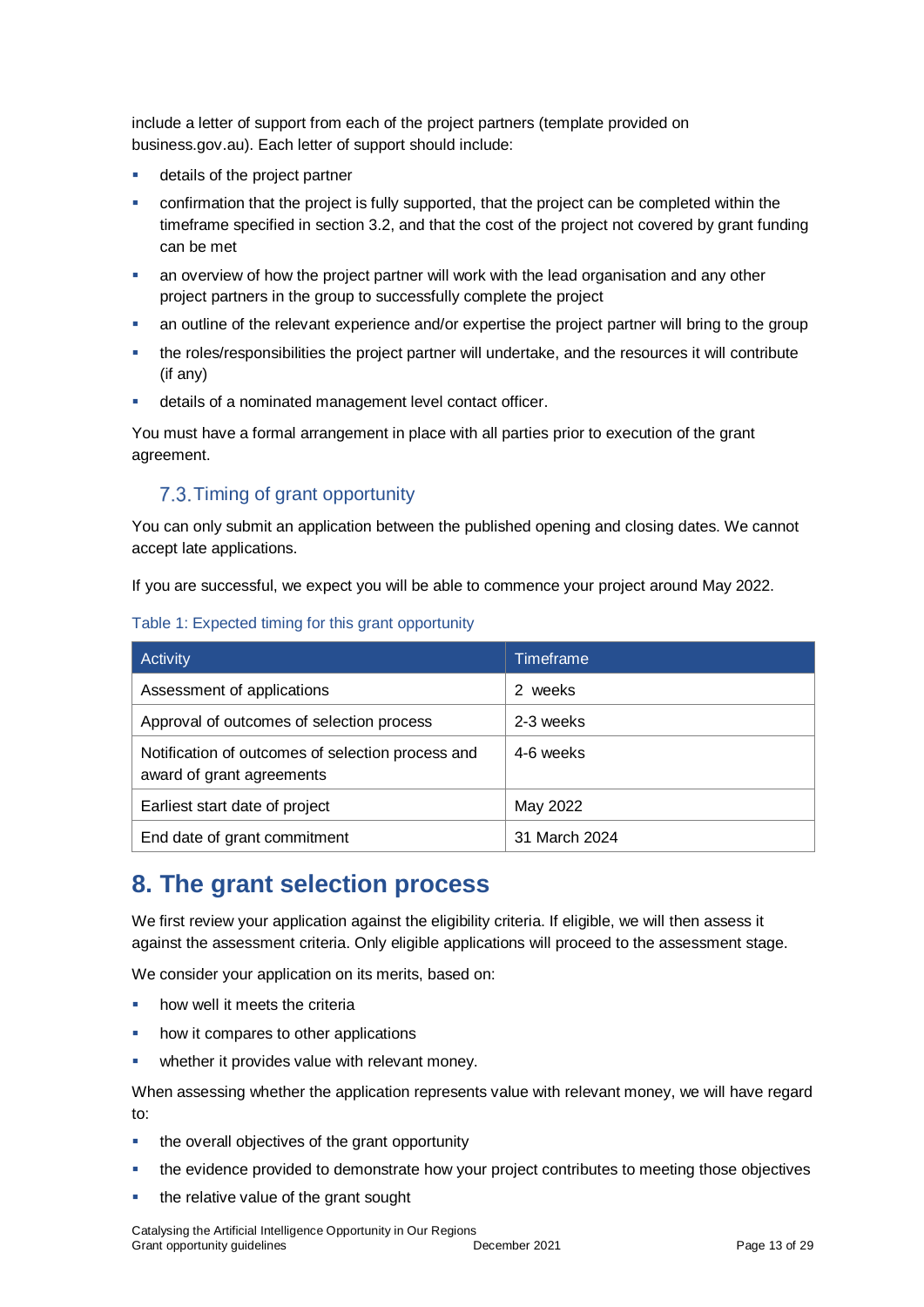any national interest, financial, legal/regulatory, governance or other issue or risk that we identify during any due diligence process that we conduct in respect of the applicant. This includes its directors, officers, senior managers, key personnel, its related bodies corporate (as defined in the *Corporations Act*) or its application that could bring the Australian Government into disrepute if it were to fund the applicant. Such issues and risks include where we consider that funding the application under this grant opportunity is likely to directly conflict with Australian Government policy. Where possible<sup>9</sup>, we will provide you with an opportunity to comment on any material risks identified during this due diligence process prior to our determining the extent (if any) to which those issues or risks affect our assessment of the application and, if so, whether they are sufficient to warrant the exclusion of your application from the assessment process.

We refer your application to an independent committee with artificial intelligence expertise. The Committee may also seek additional advice from independent technical and/or regional development experts.

The committee will assess your application against the assessment criteria and compare it to other eligible applications in a funding round before providing advice on which projects to fund. The Minister will take this advice into account when deciding which grants to approve.

The geographic distribution of projects will also be a consideration in the committee's advice. The committee will be required to perform their duties in accordance with the CGRGs.

The Committee may seek additional information about you or your application. They may do this from within the Commonwealth, even if you do not nominate the sources as referees. The Committee may also consider information about you or your application that is available as a result of any due diligence process or through the normal course of business.

If the selection process identifies unintentional errors in your application, we may contact you to correct or clarify the errors, but you cannot make any material alteration or addition.

## 8.1. Who will approve grants?

The Minister decides which grants to approve taking into account the advice of the committee, the geographic distribution of projects and the availability of grant funds.

The Minister's decision is final in all matters, including:

• the grant approval

l

- the grant funding to be awarded
- any conditions attached to the offer of grant funding

We cannot review decisions about the merits of your application.

The Minister will not approve funding if there is insufficient program funds available across relevant financial years for the program.

## **9. Notification of application outcomes**

We will advise you of the outcome of your application in writing. If you are successful, we advise you of any specific conditions attached to the grant.

If you are unsuccessful, we will give you an opportunity to discuss the outcome with us. You can submit a new application for the same (or similar) project in any future funding rounds. You should

<sup>&</sup>lt;sup>9</sup> Subject to national security and other considerations.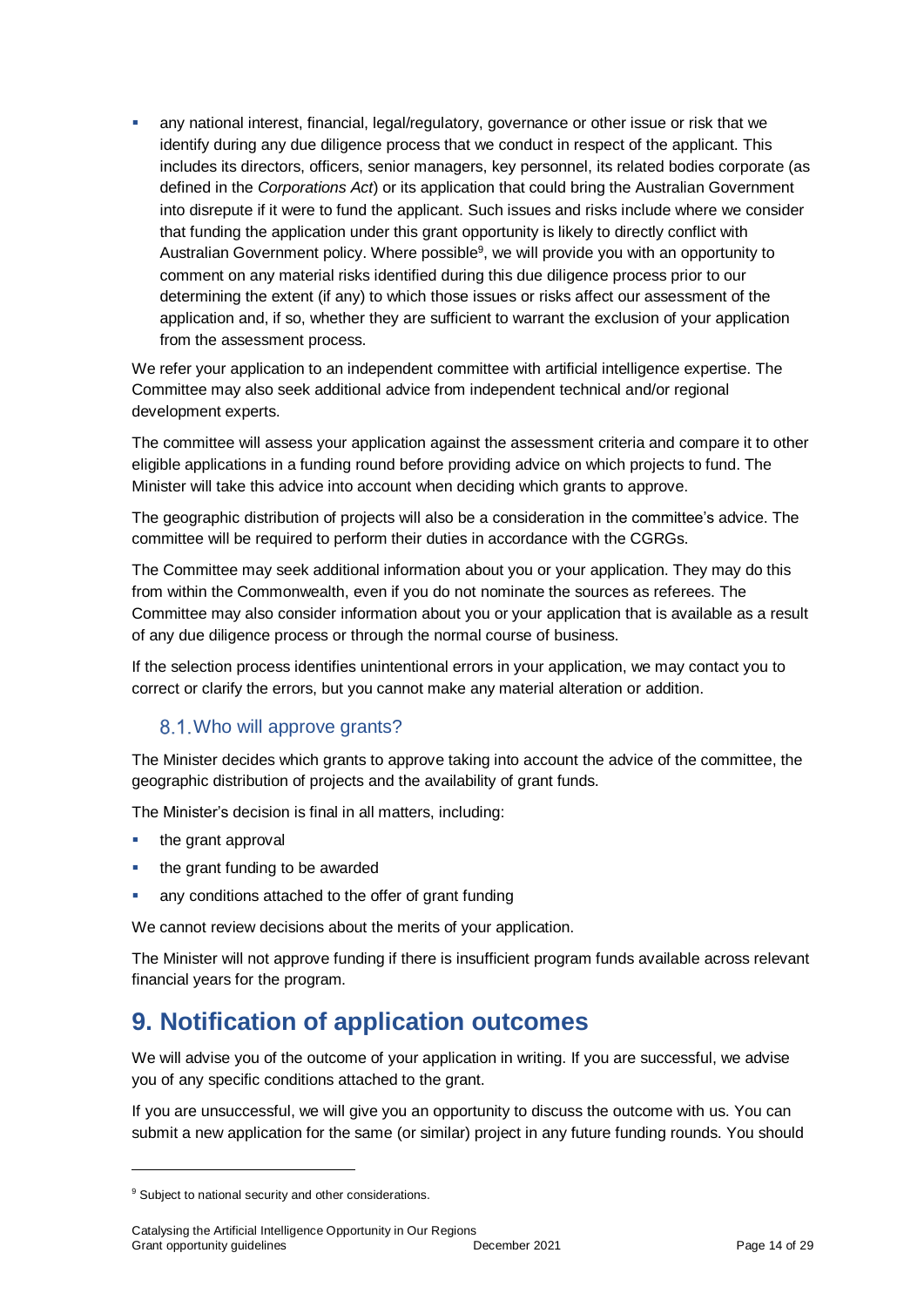include new or more information to address the weaknesses that prevented your previous application from being successful for programs that allow new applications for the same project. If a new application is substantially the same as a previous ineligible or unsuccessful application, we may refuse to consider it for assessment.

## **10. Successful grant applications**

If you are successful, you will need to develop an evaluation plan for your project that considers qualitative and quantitative measurements of the benefits and outcomes. This will form part of the first milestone in your grant agreement.

#### $10.1.$ Grant agreement

You must enter into a legally binding grant agreement with the Commonwealth. We will use a Commonwealth standard grant agreement. The grant agreement has general terms and conditions that cannot be changed. A sampl[e grant agreement](https://business.gov.au/grants-and-programs/catalysing-the-artificial-intelligence-opportunity-in-our-regions-round-1#key-documents) is available on business.gov.au and GrantConnect.

We must execute a grant agreement with you before we can make any payments. Execute means both you and the Commonwealth have signed the agreement. You may elect to commence your project from the date we notify you that your application is eligible and complete. We are not responsible for any expenditure you incur until a grant agreement is executed.

The approval of your grant may have specific conditions determined by the assessment process or other considerations made by the Minister. We will identify these in the offer of grant funding.

If you enter an agreement under the program, you cannot receive other grants for the same activities from other Commonwealth granting programs.

The Commonwealth may recover grant funds if there is a breach of the grant agreement.

#### $10.2.$ Standard grant agreement

We will use a standard grant agreement.

You will have 30 days from the date of a written offer to execute this grant agreement with the Commonwealth. During this time, we will work with you to finalise details.

The offer may lapse if both parties do not sign the grant agreement within this time. Under certain circumstances, we may extend this period. We base the approval of your grant on the information you provide in your application. We will review any required changes to these details to ensure they do not impact the project as approved by the Minister.

#### $10.3.$ Project specific legislation, policies and industry standards

You must comply with all relevant laws and regulations in undertaking your project. You must also comply with the specific legislation/policies/industry standards that follow. It is a condition of the grant funding that you meet these requirements. We will include these requirements in your grant agreement.

You will be required to comply with:

State/Territory legislation in relation to working with children

You will need to take into consideration relevant Australian Government Principles, including: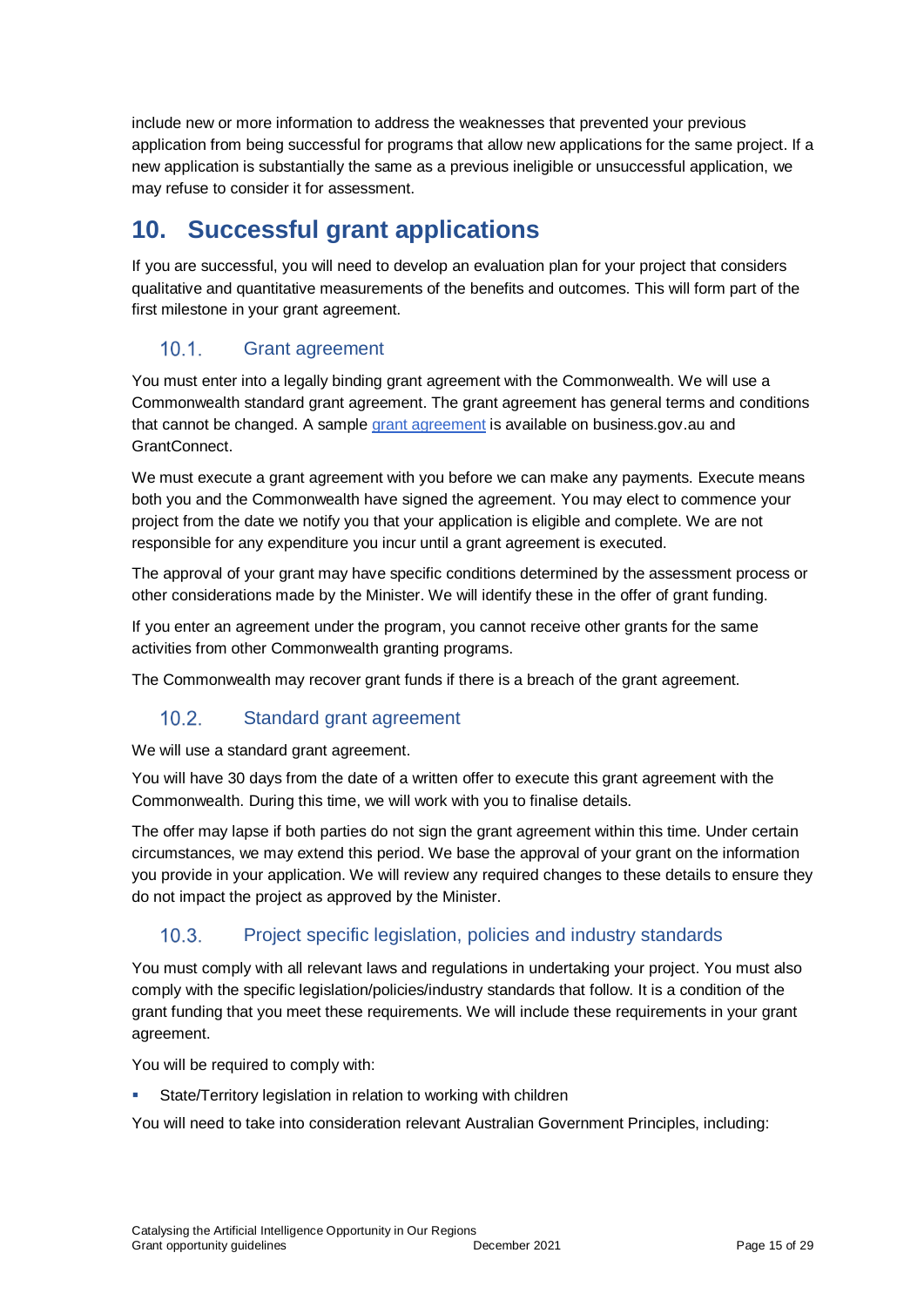- [Critical Technology Supply Chain Principles](https://www.homeaffairs.gov.au/reports-and-publications/submissions-and-discussion-papers/critical-technology-supply-chain-principles)<sup>10</sup>
- **[Artificial Intelligence Ethics Principles](https://www.industry.gov.au/data-and-publications/australias-artificial-intelligence-ethics-framework/australias-ai-ethics-principles)<sup>11</sup>**

#### $10<sub>4</sub>$ How we pay the grant

The grant agreement will state the:

- maximum grant amount we will pay
- proportion of eligible expenditure covered by the grant (grant percentage)
- any in-kind contributions you will make
- any financial contribution provided by you or a third party.

We will not exceed the maximum grant amount under any circumstances. If you incur extra costs, you must meet them yourself.

We will make payments according to an agreed schedule set out in the grant agreement. Payments are subject to satisfactory progress on the project.

#### $10.5.$ Tax obligations

If you are registered for the Goods and Services Tax (GST), where applicable we will add GST to your grant payment and provide you with a recipient created tax invoice. You are required to notify us if your GST registration status changes during the project period. GST does not apply to grant payments to government related entities.<sup>12</sup>

Grants are assessable income for taxation purposes, unless exempted by a taxation law. We recommend you seek independent professional advice on your taxation obligations or seek assistance from the [Australian Taxation Office.](https://www.ato.gov.au/) We do not provide advice on tax.

## **11. Announcement of grants**

We will publish non-sensitive details of successful projects on GrantConnect. We are required to do this by the *[Commonwealth Grants Rules and Guidelines](https://www.finance.gov.au/government/commonwealth-grants/commonwealth-grants-rules-guidelines)* unless otherwise prohibited by law. We may also publish this information on business.gov.au. This information may include:

- name of your organisation and your project partners
- $\blacksquare$  title of the project

- description of the project and its aims
- amount of grant funding awarded
- Australian Business Number
- business and project location(s)
- your organisation's industry sector.

<sup>10</sup> [https://www.homeaffairs.gov.au/reports-and-publications/submissions-and-discussion-papers/critical-technology-supply](https://www.homeaffairs.gov.au/reports-and-publications/submissions-and-discussion-papers/critical-technology-supply-chain-principles)[chain-principles](https://www.homeaffairs.gov.au/reports-and-publications/submissions-and-discussion-papers/critical-technology-supply-chain-principles)

<sup>11</sup> [https://www.industry.gov.au/data-and-publications/australias-artificial-intelligence-ethics-framework/australias-ai-ethics](https://www.industry.gov.au/data-and-publications/australias-artificial-intelligence-ethics-framework/australias-ai-ethics-principles)[principles](https://www.industry.gov.au/data-and-publications/australias-artificial-intelligence-ethics-framework/australias-ai-ethics-principles)

<sup>&</sup>lt;sup>12</sup> See Australian Taxation Office ruling GSTR 2012/2 available at ato.gov.au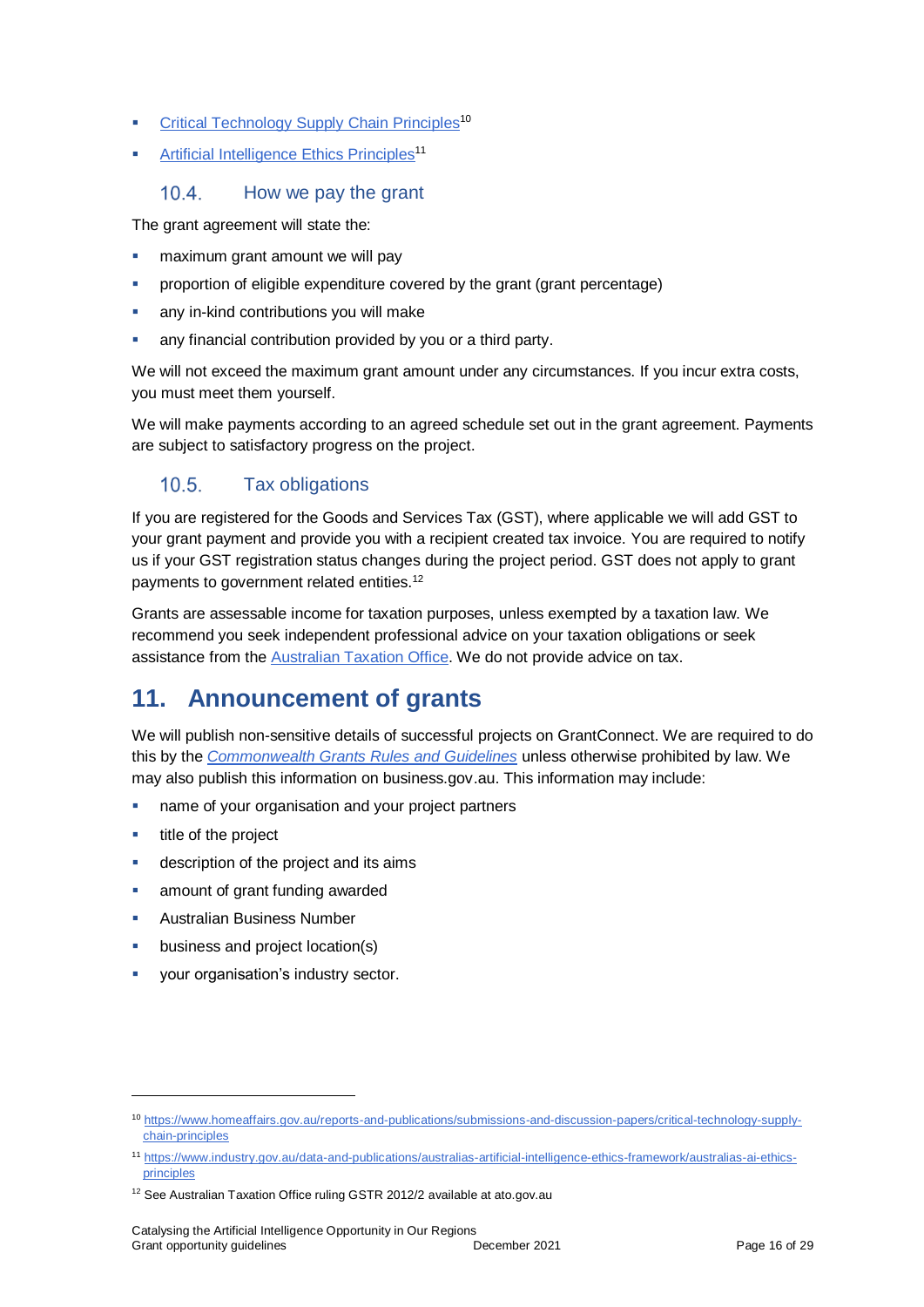## **12. How we monitor your grant activity**

#### $12.1.$ Keeping us informed

You should let us know if anything is likely to affect your project or organisation.

We need to know of any key changes to your organisation or its business activities, particularly if they affect your ability to complete your project, carry on business and pay debts due.

You must also inform us of any changes to your:

- name
- addresses
- nominated contact details
- bank account details.

If you become aware of a breach of terms and conditions under the grant agreement you must contact us immediately.

You must notify us of events relating to your project and provide an opportunity for the Minister or their representative to attend.

#### $12.2.$ **Reporting**

You must submit reports in line with the [grant agreement.](file://///prod.protected.ind/User/user03/LLau2/insert%20link%20here) We will provide the requirements for these reports as appendices in the grant agreement. We will remind you of your reporting obligations before a report is due. We will expect you to report on:

- progress against agreed project milestones
- project expenditure, including expenditure of grant funds
- contributions of participants directly related to the project.

The amount of detail you provide in your reports should be relative to the project size, complexity and grant amount.

We will monitor the progress of your project by assessing reports you submit and may conduct site visits to confirm details of your reports if necessary. Occasionally we may need to re-examine claims, seek further information or request an independent audit of claims and payments.

## 12.2.1. Progress reports

Progress reports must:

- include details of your progress towards completion of agreed project activities
- **show the total eligible expenditure incurred to date**
- include evidence of expenditure where requested
- be submitted by the report due date (you can submit reports ahead of time if you have completed relevant project activities).

We will only make grant payments when we receive satisfactory progress reports.

You must discuss any project or milestone reporting delays with us as soon as you become aware of them.

## 12.2.2. End of project report

When you complete the project, you must submit an end of project report.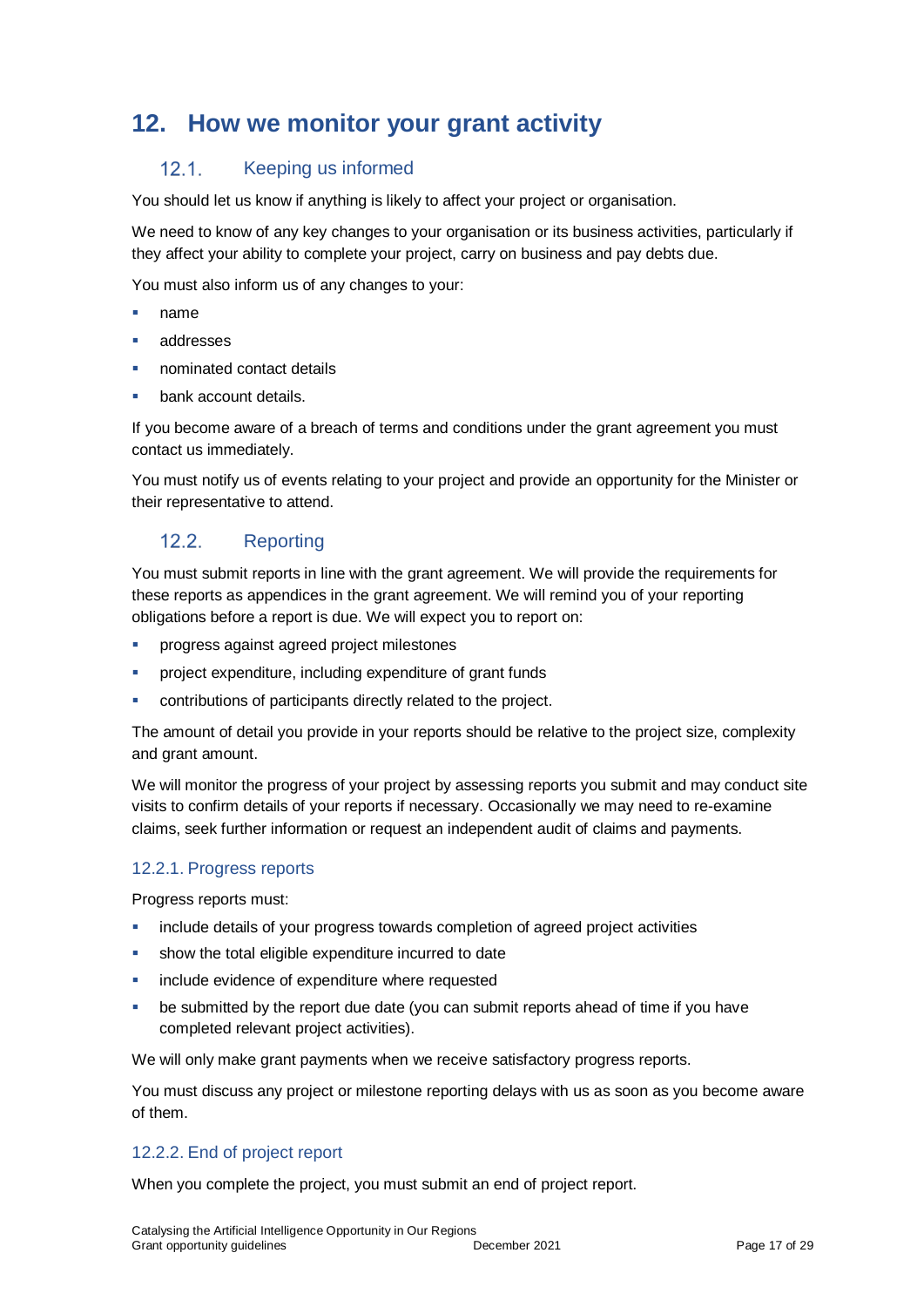End of project reports must:

- include the agreed evidence as specified in the grant agreement
- **EXEDENT** identify the total eligible expenditure incurred for the project
- **EXED** include a declaration that the grant money was spent in accordance with the grant agreement and to report on any underspends of the grant money
- **•** be submitted by the report due date.

## 12.2.3. Ad-hoc reports

We may ask you for ad-hoc reports on your project. This may be to provide an update on progress, or any significant delays or difficulties in completing the project.

#### $12.3.$ Independent audits

We may ask you to provide an independent audit report. An audit report will verify that you spent the grant in accordance with the grant agreement. The audit report requires you to prepare a statement of grant income and expenditure. The report template is available on business.gov.au and GrantConnect.

#### $124$ Compliance visits

We may visit you during the project period, or at the completion of your project to review your compliance with the grant agreement. We may also inspect the records you are required to keep under the grant agreement. We will provide you with reasonable notice of any compliance visit.

#### $12.5.$ Grant agreement variations

We recognise that unexpected events may affect project progress. In these circumstances, you can request a variation to your grant agreement, including:

- changing project milestones
- extending the timeframe for completing the project but within the maximum period
- **•** changing project activities.

The program does not allow for:

an increase of grant funds.

If you want to propose changes to the grant agreement, you must put them in writing before the project end date. We can provide you with a variation request template.

If a delay in the project causes milestone achievement and payment dates to move to a different financial year, you will need a variation to the grant agreement. We can only move funds between financial years if there is enough program funding in the relevant year to allow for the revised payment schedule. If we cannot move the funds, you may lose some grant funding.

You should not assume that a variation request will be successful. We will consider your request based on factors such as:

- how it affects the project outcome
- consistency with the program policy objective, grant opportunity guidelines and any relevant policies of the department
- **EXEC** changes to the timing of grant payments
- availability of program funds.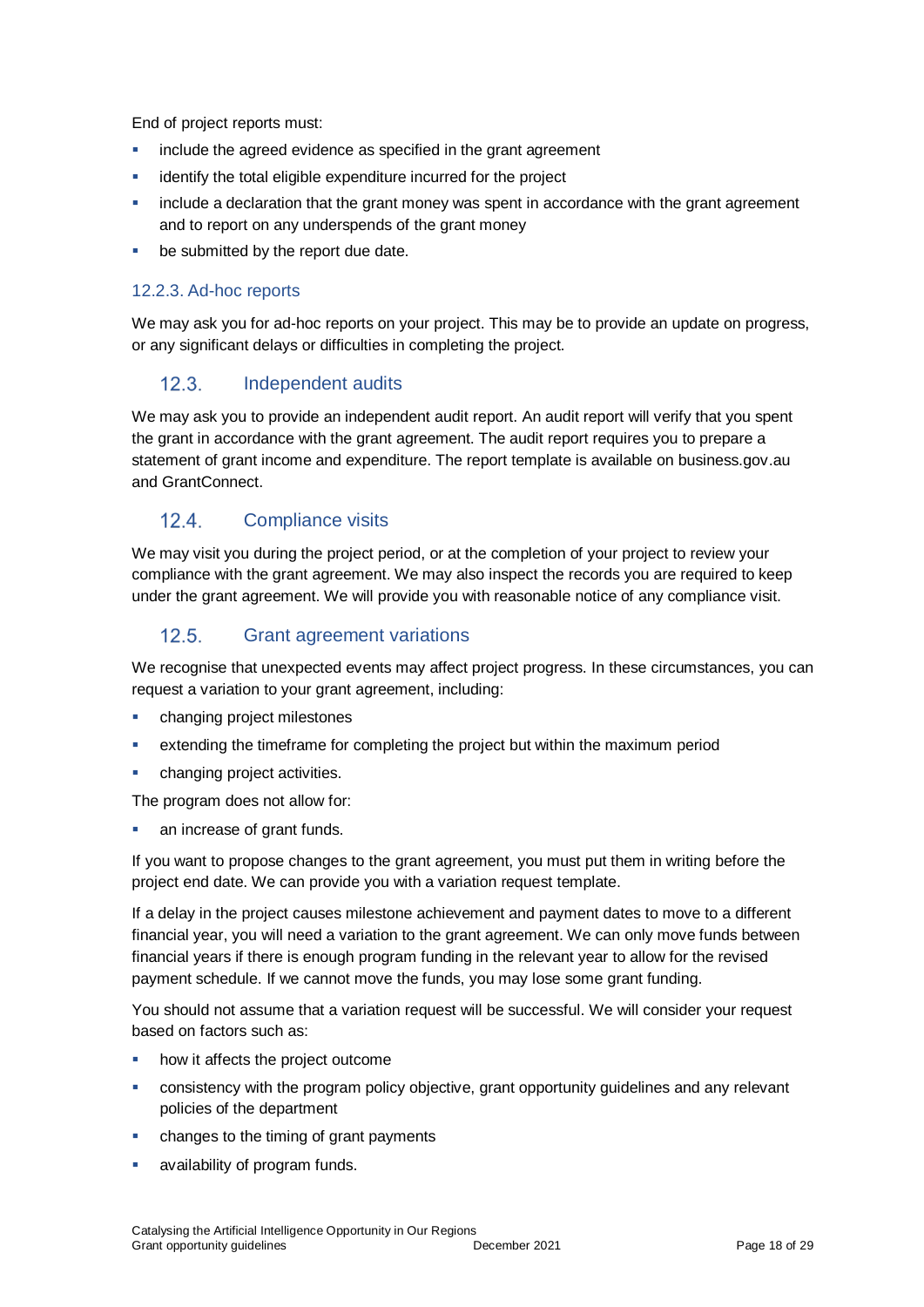#### $12.6.$ **Evaluation**

We will evaluate the grant program to measure how well the outcomes and objectives have been achieved. We may use information from your application and project reports for this purpose. We may also interview you, or ask you for more information to help us understand how the grant impacted you and to evaluate how effective the program was in achieving its outcomes.

We may contact you up to two years after you finish your project for more information to assist with this evaluation.

#### $12.7<sub>1</sub>$ Grant acknowledgement

If you make a public statement about a project funded under the program, including in a brochure or publication, you must acknowledge the grant by using the following:

'This project received grant funding from the Australian Government.'

If you erect signage in relation to the project, the signage must contain an acknowledgement of the grant.

## **13. Probity**

We will make sure that the grant opportunity process is fair, according to the published guidelines, incorporates appropriate safeguards against fraud, unlawful activities and other inappropriate conduct and is consistent with the CGRGs.

#### $13.1.$ Conflicts of interest

Any conflicts of interest could affect the performance of the grant opportunity or program. There may be a [conflict of interest,](http://www.apsc.gov.au/publications-and-media/current-publications/aps-values-and-code-of-conduct-in-practice/conflict-of-interest) or perceived conflict of interest, if our staff, any member of a committee or advisor and/or you or any of your personnel:

- has a professional, commercial or personal relationship with a party who is able to influence the application selection process, such as an Australian Government officer or member of an external panel
- has a relationship with or interest in, an organisation, which is likely to interfere with or restrict the applicants from carrying out the proposed activities fairly and independently or
- **•** has a relationship with, or interest in, an organisation from which they will receive personal gain because the organisation receives a grant under the grant program/ grant opportunity.

As part of your application, we will ask you to declare any perceived or existing conflicts of interests or confirm that, to the best of your knowledge, there is no conflict of interest.

If you later identify an actual, apparent, or perceived conflict of interest, you must inform us in writing immediately.

Conflicts of interest for Australian Government staff are handled as set out in the Australian [Public](https://www.legislation.gov.au/Details/C2019C00057)  [Service Code of Conduct \(Section 13\(7\)\)](https://www.legislation.gov.au/Details/C2019C00057)<sup>13</sup> of the *Public Service Act 1999* (Cth). Committee members and other officials including the decision maker must also declare any conflicts of interest.

<sup>13</sup> https://www.legislation.gov.au/Details/C2019C00057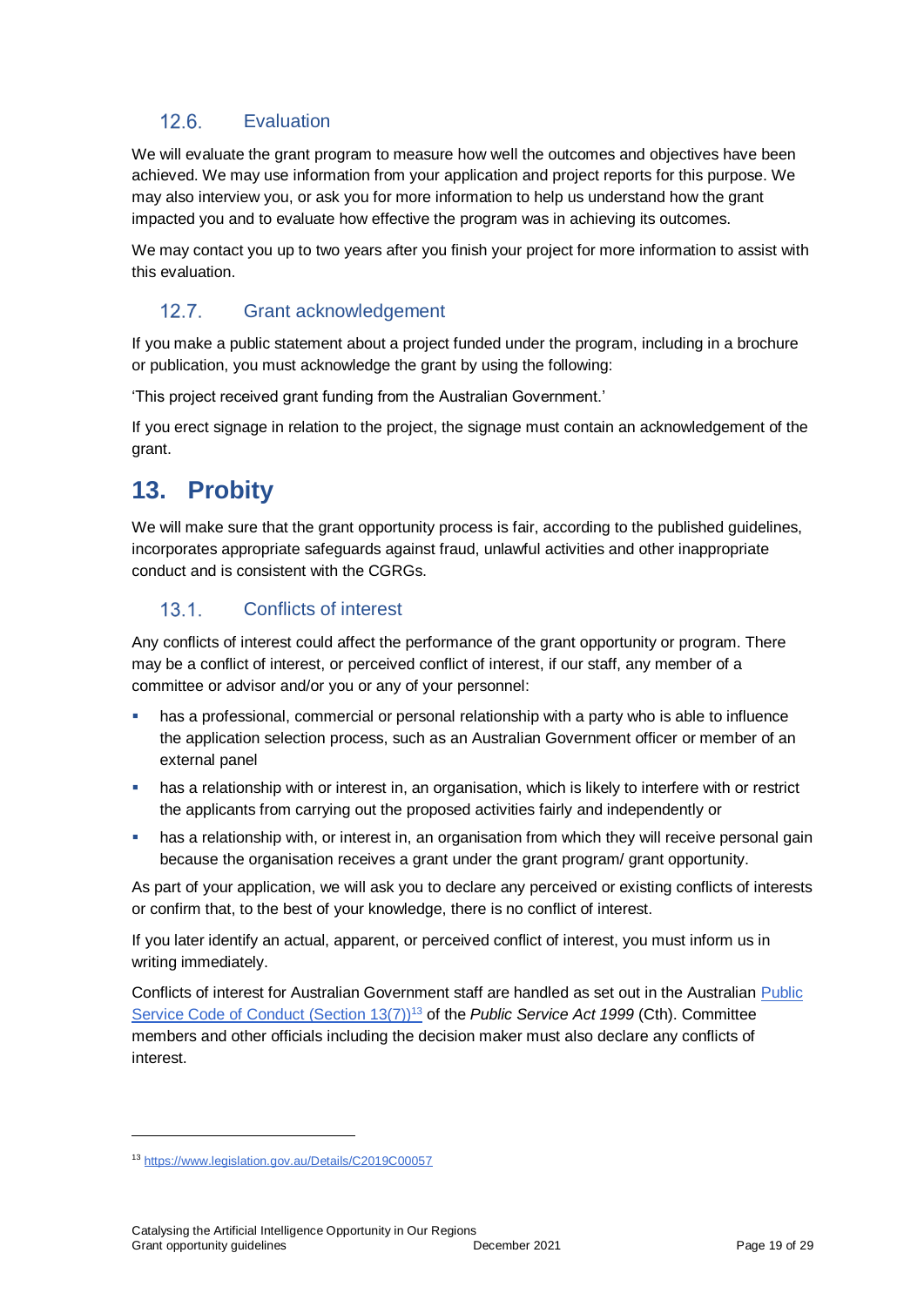We publish our [conflict of interest policy](https://www.industry.gov.au/sites/g/files/net3906/f/July%202018/document/pdf/conflict-of-interest-and-insider-trading-policy.pdf)<sup>14</sup> on the department's website. The Commonwealth policy entity also publishes a conflict of interest policy on its website.

#### $132$ How we use your information

Unless the information you provide to us is:

- confidential information as per [13.2.1,](#page-19-0) or
- personal information as per [13.2.3,](#page-19-1)

we may share the information with other government agencies for a relevant Commonwealth purpose such as:

- to improve the effective administration, monitoring and evaluation of Australian Government programs
- for research
- to announce the awarding of grants.

## <span id="page-19-0"></span>13.2.1. How we handle your confidential information

We will treat the information you give us as sensitive and therefore confidential if it meets all of the following conditions:

- you clearly identify the information as confidential and explain why we should treat it as confidential
- the information is commercially sensitive
- **disclosing the information would cause unreasonable harm to you or someone else**
- you provide the information with an understanding that it will stay confidential.

## 13.2.2. When we may disclose confidential information

We may disclose confidential information:

- to the committee and our Commonwealth employees and contractors, to help us manage the program effectively
- to the Auditor-General, Ombudsman or Privacy Commissioner
- to the responsible Minister or Assistant Minister
- to a House or a Committee of the Australian Parliament.

We may also disclose confidential information if

- we are required or authorised by law to disclose it
- you agree to the information being disclosed, or
- someone other than us has made the confidential information public.

## <span id="page-19-1"></span>13.2.3. How we use your personal information

We must treat your personal information according to the Australian Privacy Principles (APPs) and the *Privacy Act 1988* (Cth). This includes letting you know:

what personal information we collect

<sup>14</sup> [https://www.industry.gov.au/sites/default/files/July%202018/document/pdf/conflict-of-interest-and-insider-trading](https://www.industry.gov.au/sites/default/files/July%202018/document/pdf/conflict-of-interest-and-insider-trading-policy.pdf?acsf_files_redirect)[policy.pdf?acsf\\_files\\_redirect](https://www.industry.gov.au/sites/default/files/July%202018/document/pdf/conflict-of-interest-and-insider-trading-policy.pdf?acsf_files_redirect)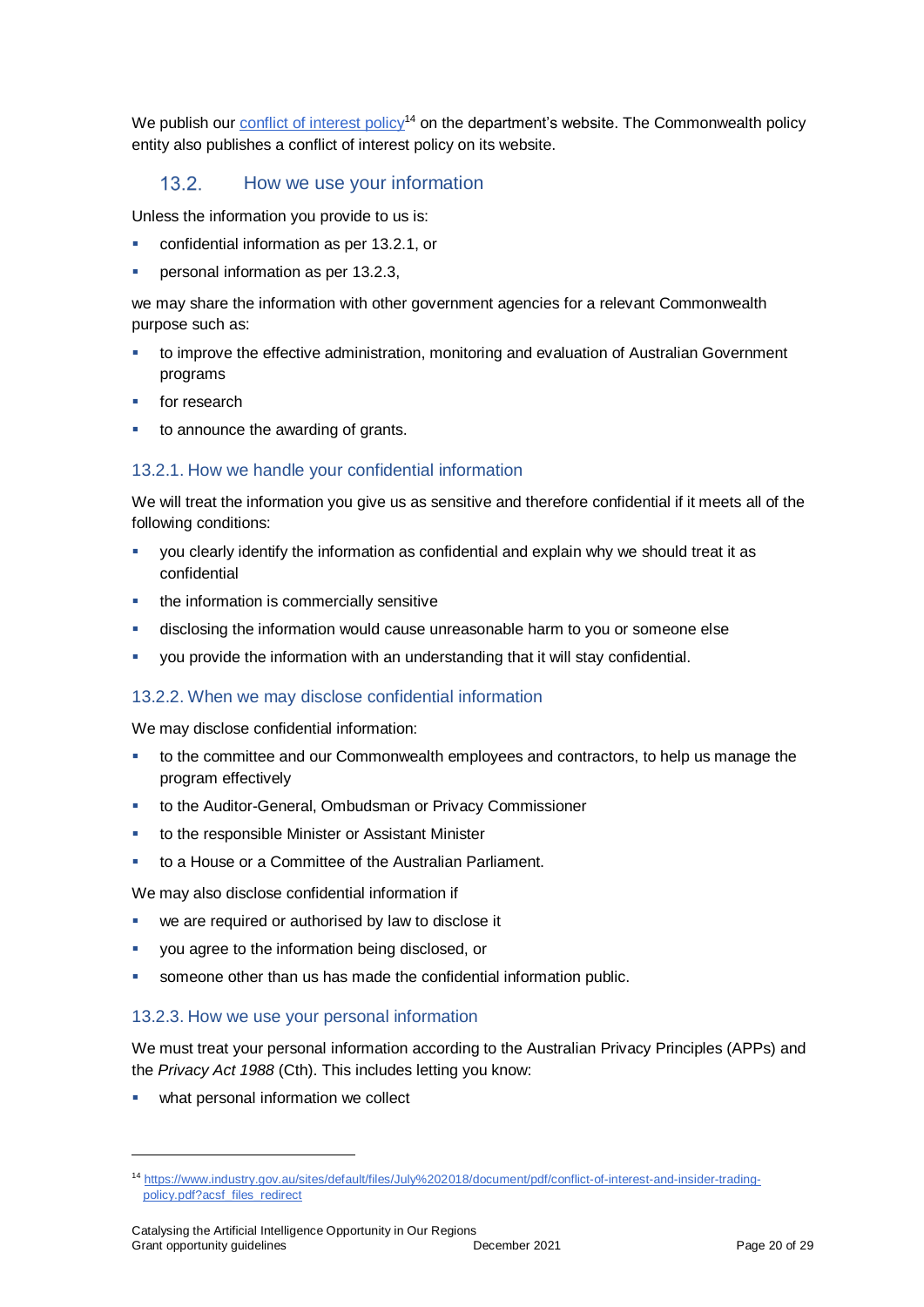- **•** why we collect your personal information
- **to whom we give your personal information.**

We may give the personal information we collect from you to our employees and contractors, the committee, and other Commonwealth employees and contractors, so we can:

- manage the program
- **Fall analysism** research, assess, monitor and analyse our programs and activities.

We, or the Minister, may:

- announce the names of successful applicants to the public
- **•** publish personal information on the department's websites.

You may read our [Privacy Policy](https://www.industry.gov.au/data-and-publications/privacy-policy)<sup>15</sup> on the department's website for more information on:

- what is personal information
- how we collect, use, disclose and store your personal information
- how you can access and correct your personal information.

## 13.2.4. Freedom of information

All documents in the possession of the Australian Government, including those about the program, are subject to the *Freedom of Information Act 1982* (Cth) (FOI Act)*.*

The purpose of the FOI Act is to give members of the public rights of access to information held by the Australian Government and its entities. Under the FOI Act, members of the public can seek access to documents held by the Australian Government. This right of access is limited only by the exceptions and exemptions necessary to protect essential public interests and private and business affairs of persons in respect of whom the information relates.

If someone requests a document under the FOI Act, we will release it (though we may need to consult with you and/or other parties first) unless it meets one of the exemptions set out in the FOI Act.

#### $13.3.$ National security

Collaboration with foreign entities must be transparent, undertaken with full knowledge and consent, and in a manner, that avoids harm to Australia's national interests. It is your responsibility to consider the national security implications of the proposed project and identify and manage any risks, including risks relating to the unwanted transfer of sensitive knowledge technology.

You should ensure that you are informed about who you are collaborating with by undertaking appropriate due diligence, proportionate to the risk and subject to available information, of your global partners and their personnel participating in the project. This should take into account any potential security, ethical, legal and reputational risks, and, where necessary, you should be prepared to demonstrate how you will manage and mitigate any identified risks.

You and any entities participating in the project must disclose all foreign ownership (including foreign government ownership), affiliations with foreign governments, organisations, institutions or companies, or membership of foreign government talent programs. You must report any material changes in the nature of the activity or key personnel involved, including affiliations/links with foreign governments or companies.

<sup>15</sup> <https://www.industry.gov.au/data-and-publications/privacy-policy>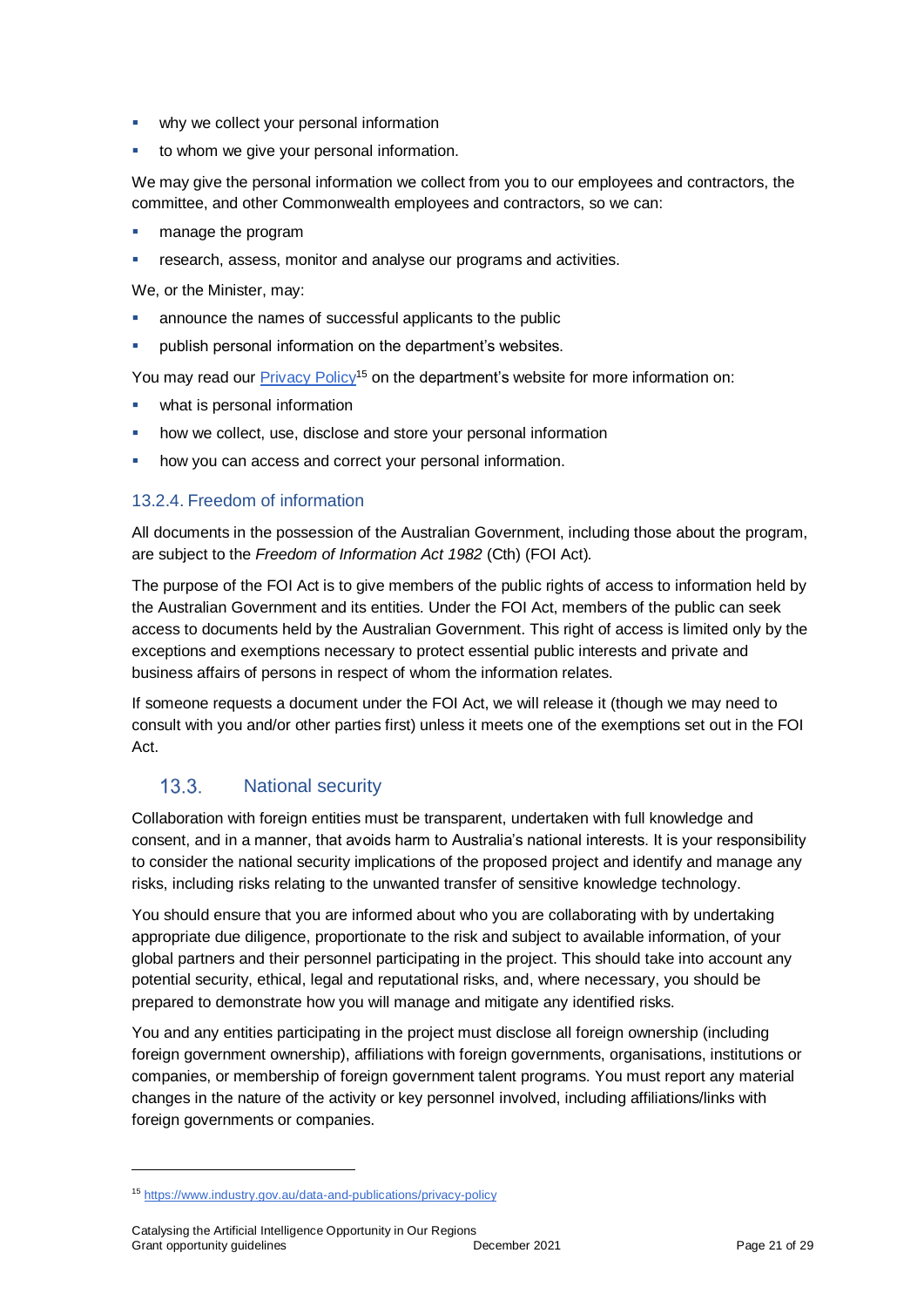#### $13.4.$ Disclosure of Commonwealth, State or Territory financial penalties

You must disclose whether any of your board members, management or persons of authority have been subject to any pecuniary penalty, whether civil, criminal or administrative, imposed by a Commonwealth, State, or Territory court or a Commonwealth, State, or Territory entity. If this is the case, you must provide advice to the department regarding the matter for consideration.

#### $13.5.$ Enquiries and feedback

For further information or clarification, you can contact us on 13 28 46 or by [web chat](https://www.business.gov.au/contact-us) or through our [online enquiry form](http://www.business.gov.au/contact-us/Pages/default.aspx) on business.gov.au.

We may publish answers to your questions on our website as Frequently Asked Questions.

Our [Customer Service Charter](https://www.business.gov.au/about/customer-service-charter) is available at [business.gov.au.](http://www.business.gov.au/) We use customer satisfaction surveys to improve our business operations and service.

If you have a complaint, call us on 13 28 46. We will refer your complaint to the appropriate manager.

If you are not satisfied with the way we handle your complaint, you can contact:

Head of Division AusIndustry Department of Industry, Science, Energy and Resources GPO Box 2013 CANBERRA ACT 2601

You can also contact the [Commonwealth Ombudsman](http://www.ombudsman.gov.au/)<sup>16</sup> with your complaint (call 1300 362 072). There is no fee for making a complaint, and the Ombudsman may conduct an independent investigation.

<sup>16</sup> <http://www.ombudsman.gov.au/>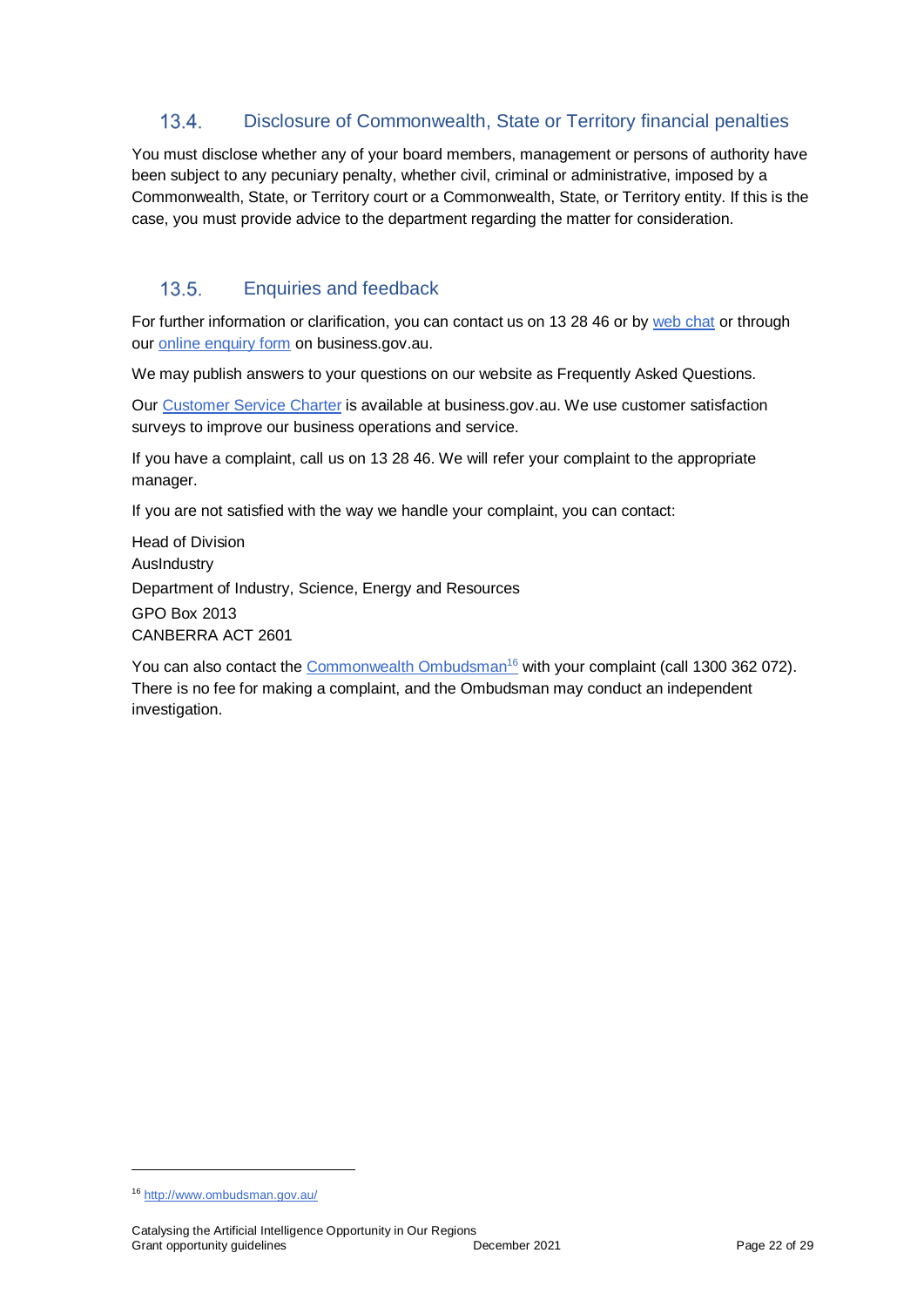## <span id="page-22-0"></span>**14. Glossary**

| <b>Term</b>                   | <b>Definition</b>                                                                                                                                                                                                                                                                                                                                                                                                                                                                                                                                                |
|-------------------------------|------------------------------------------------------------------------------------------------------------------------------------------------------------------------------------------------------------------------------------------------------------------------------------------------------------------------------------------------------------------------------------------------------------------------------------------------------------------------------------------------------------------------------------------------------------------|
| Application form              | The document issued by the Program Delegate that<br>applicants use to apply for funding under the program.                                                                                                                                                                                                                                                                                                                                                                                                                                                       |
| Artificial Intelligence (AI)  | Is defined as in the Australian Government's Artificial<br><b>Intelligence Action Plan<sup>17</sup></b> :                                                                                                                                                                                                                                                                                                                                                                                                                                                        |
|                               | Artificial intelligence (AI) is a collection of interrelated<br>technologies that can be used to solve problems<br>autonomously and perform tasks to achieve defined<br>objectives. In some cases, it can do this without explicit<br>guidance from a human being. AI is more than just the<br>mathematical algorithms that enable a computer to learn<br>from text, images or sounds. It is the ability for a<br>computational system to sense its environment, learn,<br>predict and take independent action to control virtual or<br>physical infrastructure. |
| AusIndustry                   | The division of the same name within the department.                                                                                                                                                                                                                                                                                                                                                                                                                                                                                                             |
| Department                    | The Department of Industry, Science, Energy and<br>Resources.                                                                                                                                                                                                                                                                                                                                                                                                                                                                                                    |
| Cash contributions            | Money contributed by the lead applicant and/or project<br>partners, which is not a loan, that is provided for the project<br>and is immediately available for use on the project.                                                                                                                                                                                                                                                                                                                                                                                |
| Committee                     | The body established to consider and assess eligible<br>applications and provide advice to the Minister for funding<br>under the program.                                                                                                                                                                                                                                                                                                                                                                                                                        |
| Eligible activities           | The activities undertaken by a grantee in relation to a<br>project that are eligible for funding support as set out in 5.1.                                                                                                                                                                                                                                                                                                                                                                                                                                      |
| Eligible application          | An application or proposal for grant funding under the<br>program that the Program Delegate has determined is<br>eligible for assessment in accordance with these guidelines.                                                                                                                                                                                                                                                                                                                                                                                    |
| Eligible expenditure          | The expenditure incurred by a grantee on a project and<br>which is eligible for funding support as set out in 5.3.                                                                                                                                                                                                                                                                                                                                                                                                                                               |
| Eligible expenditure guidance | The guidance that is provided at Appendix A.                                                                                                                                                                                                                                                                                                                                                                                                                                                                                                                     |
| Grant agreement               | A legally binding contract between the Commonwealth and<br>a grantee for the grant funding.                                                                                                                                                                                                                                                                                                                                                                                                                                                                      |
| Grant funding or grant funds  | The funding made available by the Commonwealth to<br>grantees under the program.                                                                                                                                                                                                                                                                                                                                                                                                                                                                                 |

<sup>17</sup> <https://www.industry.gov.au/data-and-publications/australias-artificial-intelligence-action-plan>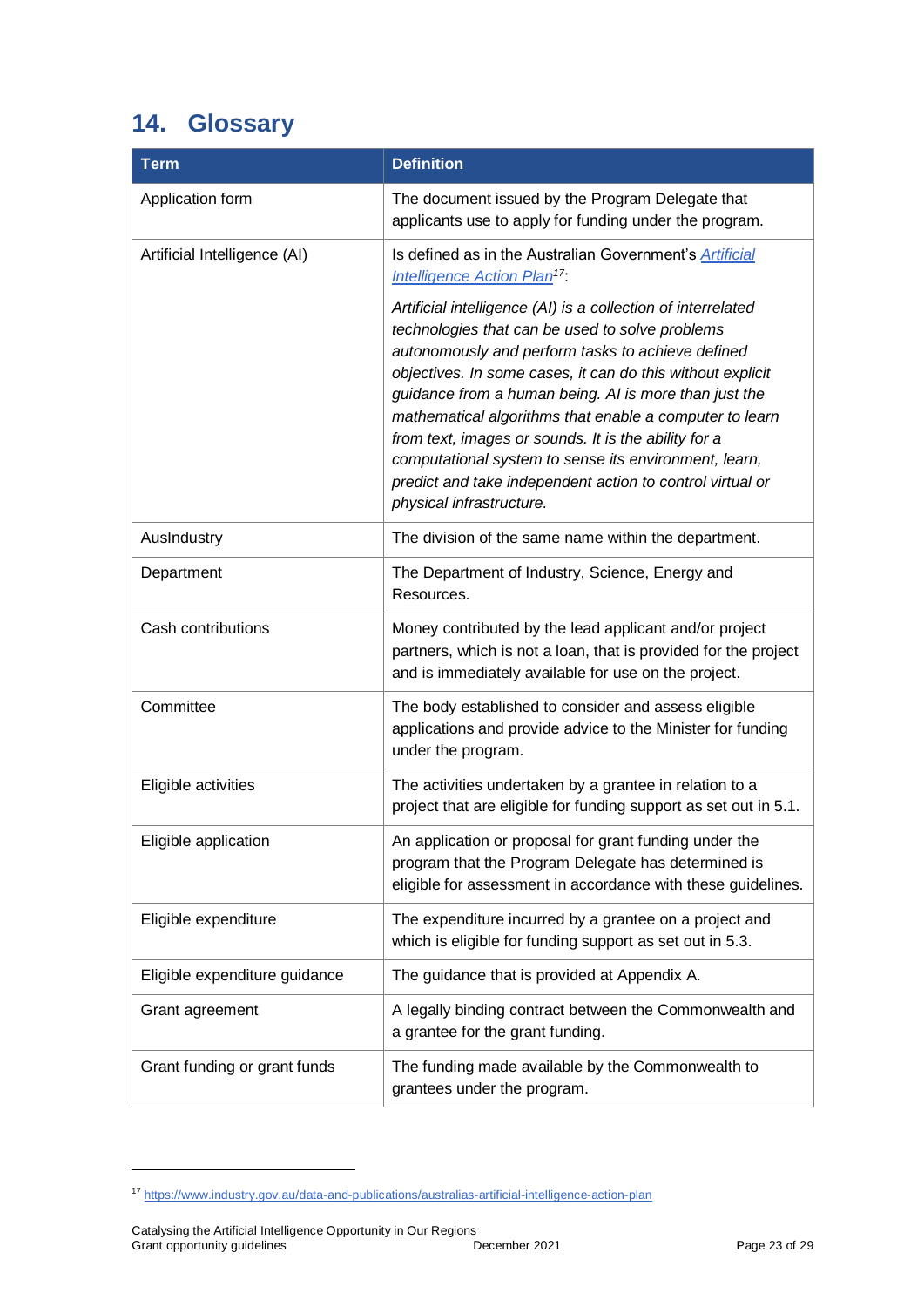| <b>Term</b>                         | <b>Definition</b>                                                                                                                                                                        |
|-------------------------------------|------------------------------------------------------------------------------------------------------------------------------------------------------------------------------------------|
| GrantConnect                        | The Australian Government's whole-of-government grants<br>information system, which centralises the publication and<br>reporting of Commonwealth grants in accordance with the<br>CGRGs. |
| Grantee                             | The recipient of grant funding under a grant agreement.                                                                                                                                  |
| Guidelines                          | Guidelines that the Minister gives to the department to<br>provide the framework for the administration of the program,<br>as in force from time to time.                                |
| In-kind contributions               | Non-cash resources contributed by a partner to conduct the<br>project.                                                                                                                   |
|                                     | Where you provide in-kind contributions, you must calculate<br>the equivalent dollar value. You should use the retail or<br>market price for any goods to be purchased.                  |
|                                     | In-kind contributions can include labour contributions,<br>facilities, equipment and services provided by project<br>partners to the project.                                            |
|                                     | We will consider in-kind contributions in the assessment of<br>applications, refer to Section 6.                                                                                         |
| Lead applicant                      | The entity partner in an application that is responsible for<br>managing the project on behalf of the collaboration and will<br>enter into an agreement with the Commonwealth.           |
| Minister                            | The Commonwealth Minister for Science and Technology.                                                                                                                                    |
| Non-income-tax-exempt               | Not exempt from income tax under Division 50 of the<br>Income Tax Assessment Act 1997 (Cth) or under Division<br>1AB of Part III of the Income Tax Assessment Act 1936<br>(Cth).         |
| Personal information                | Has the same meaning as in the Privacy Act 1988 (Cth)<br>which is:                                                                                                                       |
|                                     | Information or an opinion about an identified individual,<br>or an individual who is reasonably identifiable:                                                                            |
|                                     | whether the information or opinion is true or not;<br>а.<br>and                                                                                                                          |
|                                     | whether the information or opinion is recorded in a<br>b.<br>material form or not.                                                                                                       |
| Program Delegate                    | An AusIndustry manager within the department with<br>responsibility for the program.                                                                                                     |
| Program funding or program<br>funds | The funding made available by the Commonwealth for the<br>program.                                                                                                                       |
| Project                             | A project described in an application for grant funding under<br>the program.                                                                                                            |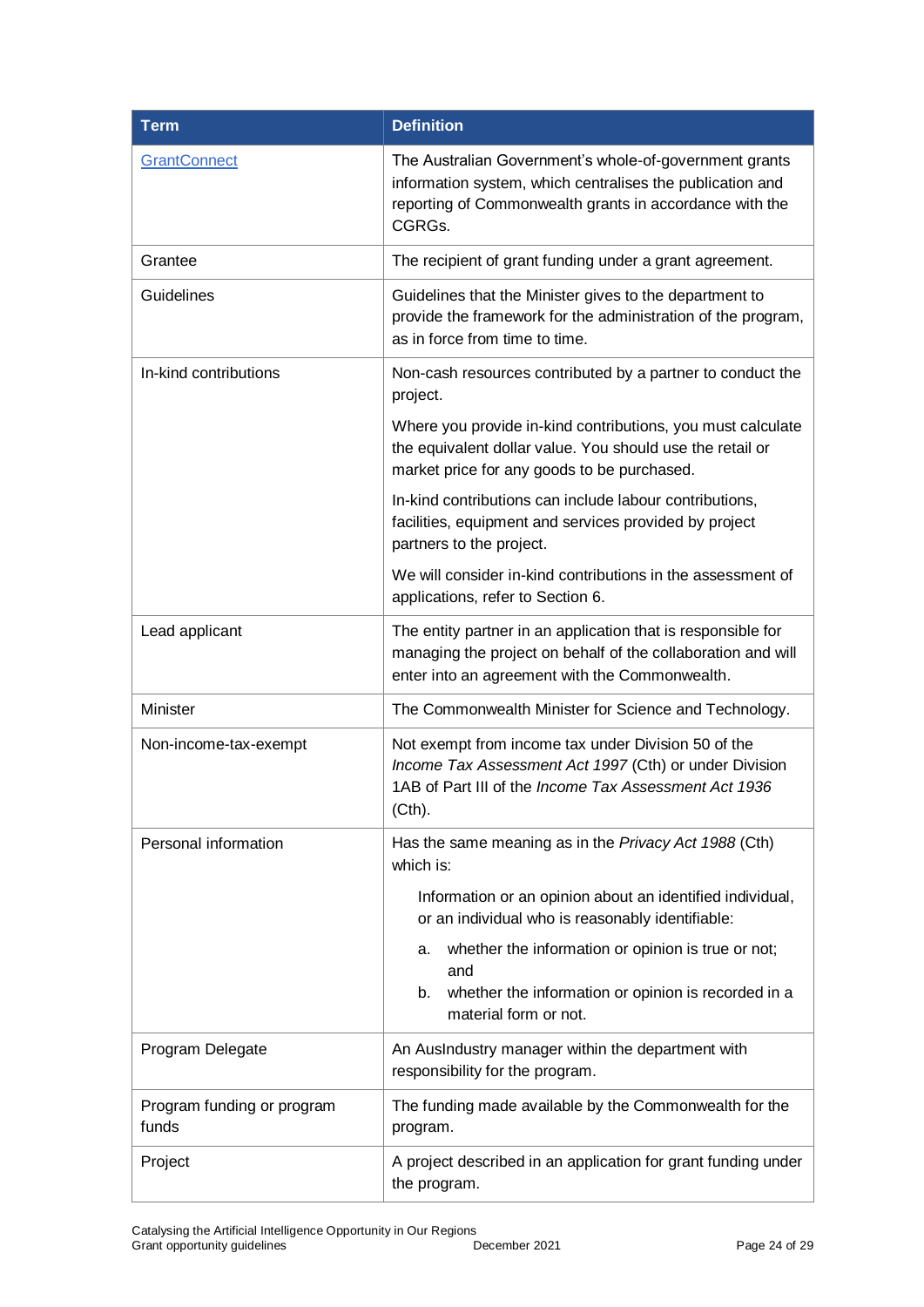| <b>Term</b>      | <b>Definition</b>                                                                                                                                                                                                                                                                                                                                                                                                                                                |
|------------------|------------------------------------------------------------------------------------------------------------------------------------------------------------------------------------------------------------------------------------------------------------------------------------------------------------------------------------------------------------------------------------------------------------------------------------------------------------------|
| Regional area    | For the purposes of this program, a regional area is any<br>location in Australia that is outside the Urban Centre and<br>Locality (UCL) cities with a population of over 1 million<br>people as defined by the Australian Bureau of Statistics'<br>Australian Statistical Geography Standard (Sydney,<br>Melbourne, Brisbane, Perth, Adelaide). Regional areas do<br>not include the Australian Capital Territory. Regional areas<br>include Hobart and Darwin. |
| Regional partner | For the purposes of this grant opportunity, a 'regional area'<br>is any location that is outside the Urban Centre and Locality<br>cities with a population of over 1 million people as defined<br>by the Australian Bureau of Statistics' Australian Statistical<br>Geography Standard (Sydney, Melbourne, Brisbane, Perth,<br>Adelaide). Regional areas do not include the Australian<br>Capital Territory. Regional areas include Hobart and<br>Darwin.        |
| Trading activity | The activity of providing or intending to provide goods or<br>services for payment.                                                                                                                                                                                                                                                                                                                                                                              |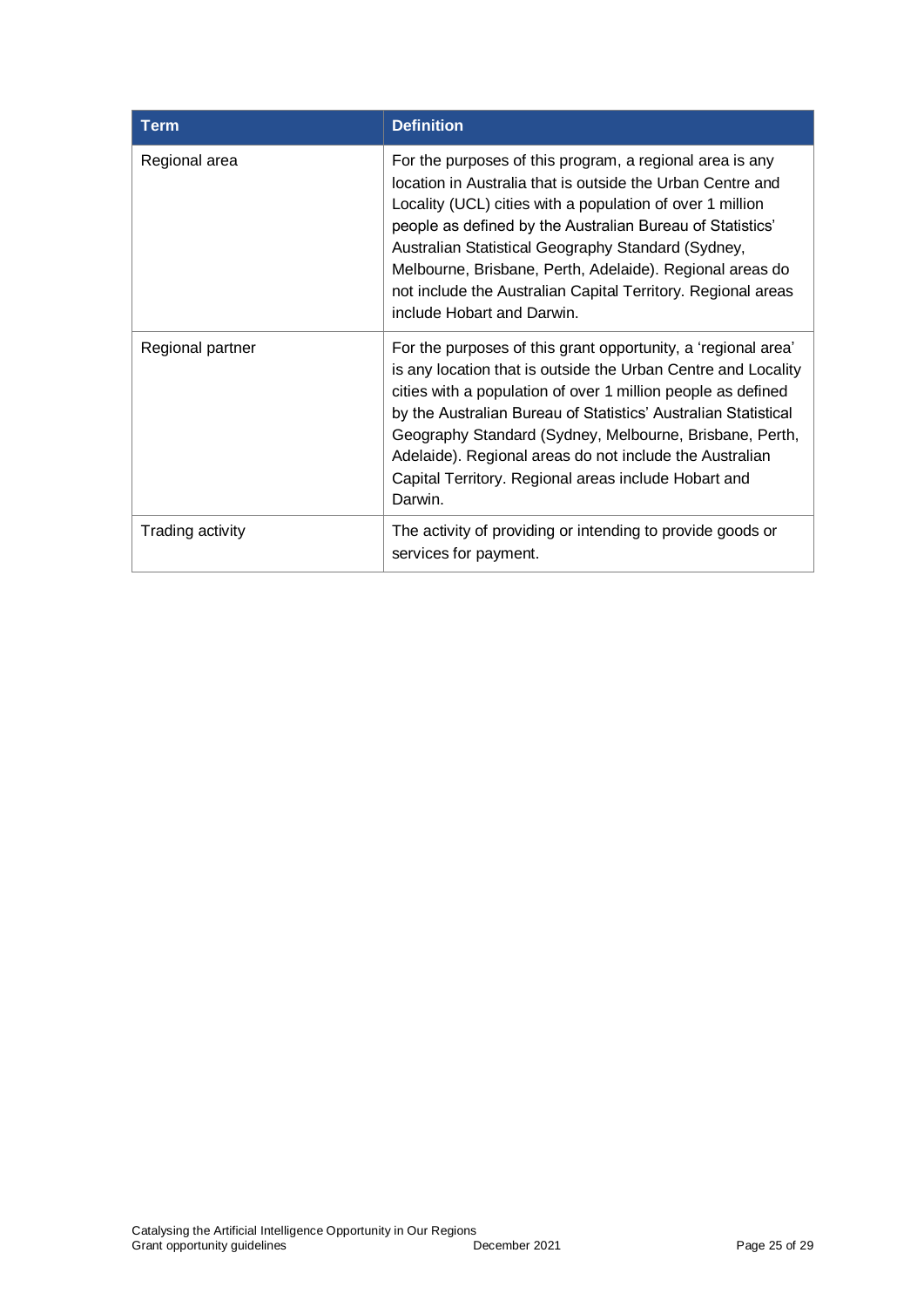## **Appendix A. Eligible expenditure**

This section provides guidance on the eligibility of expenditure. We may update this guidance from time to time, so you should make sure you have the current version from th[e business.gov.au](https://business.gov.au/grants-and-programs/catalysing-the-artificial-intelligence-opportunity-in-our-regions-round-1#key-documents) website before preparing your application.

The Program Delegate makes the final decision on what is eligible expenditure and may give additional quidance on eligible expenditure if required.

To be eligible, expenditure must:

- be incurred by you within the project period
- **be a direct cost of the project**
- be incurred by you to undertake required project audit activities
- meet the eligible expenditure guidelines.

## A.1 How we verify eligible expenditure

If your application is successful, we will ask you to verify the project budget that you provided in your application when we negotiate your grant agreement. You may need to provide evidence such as quotes for major costs.

The grant agreement will include details of the evidence you may need to provide when you achieve certain milestones in your project. This may include evidence related to eligible expenditure.

If requested, you will need to provide the agreed evidence along with your progress reports.

You must keep payment records of all eligible expenditure, and be able to explain how the costs relate to the agreed project activities. At any time, we may ask you to provide records of the expenditure you have paid. If you do not provide these records when requested, the expense may not qualify as eligible expenditure.

At the end of the project, you will be required to provide an independent financial audit of all eligible expenditure from the project.

## A.2 Labour expenditure

Eligible labour expenditure for the grant covers the direct labour costs of employees you directly employ on the core elements of the project. We consider a person an employee when you pay them a regular salary or wage, out of which you make regular tax instalment deductions.

We consider costs for technical, but not administrative, project management activities eligible labour expenditure. However, we limit these costs to 10 per cent of the total amount of eligible labour expenditure claimed.

We do not consider labour expenditure for leadership or administrative staff (such as CEOs, CFOs, accountants and lawyers) as eligible expenditure, even if they are doing project management tasks.

Eligible salary expenditure includes an employee's total remuneration package as stated on their Pay As You Go (PAYG) Annual Payment Summary submitted to the ATO. We consider salarysacrificed superannuation contributions as part of an employee's salary package if the amount is more than what the Superannuation Guarantee requires.

The maximum salary for an employee, director or shareholder, including packaged components that you can claim through the grant is \$175,000 per financial year.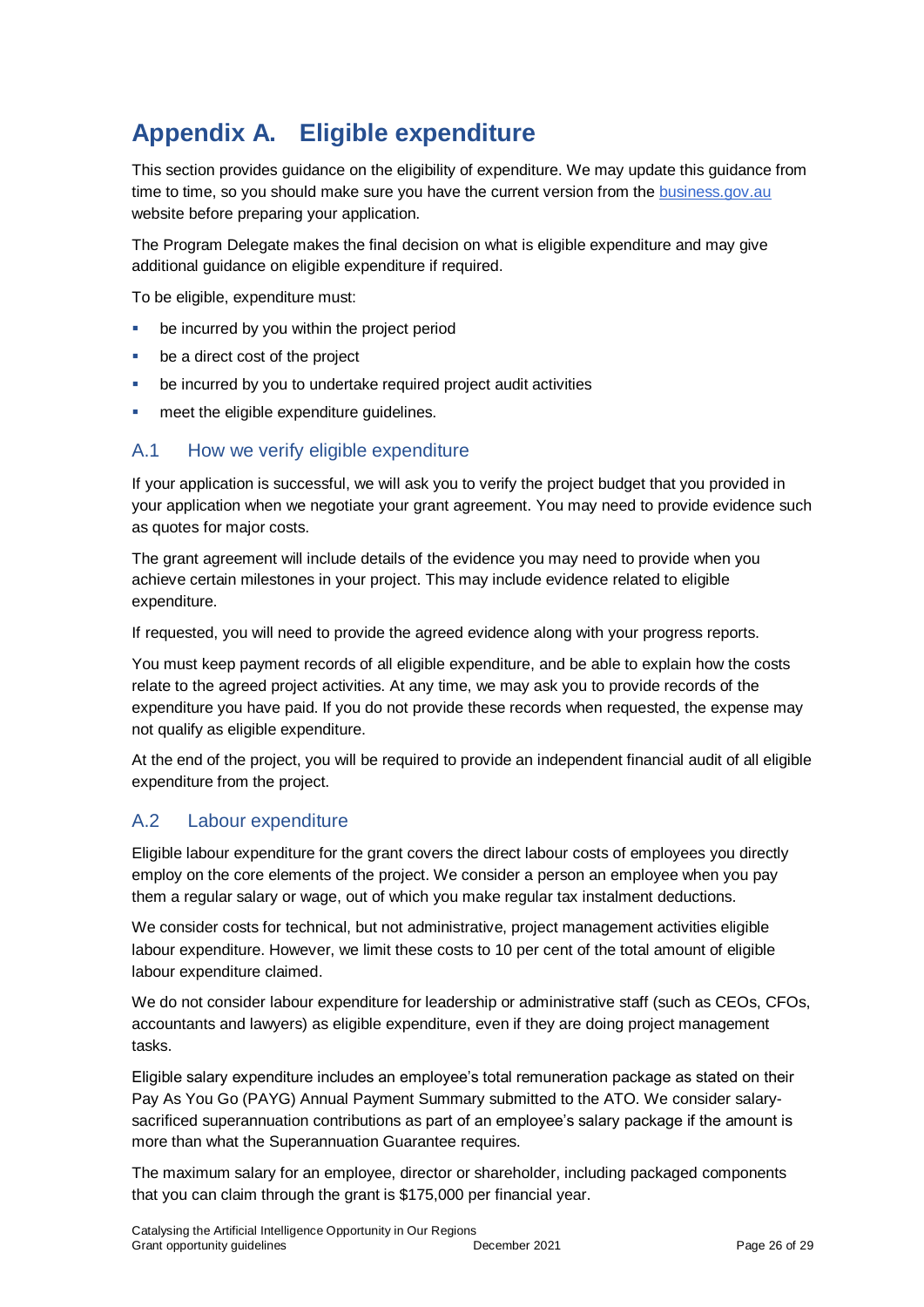For periods of the project that do not make a full financial year, you must reduce the maximum salary amount you claim proportionally.

You can only claim eligible salary costs when an employee is working directly on agreed project activities during the agreed project period.

## A.3 Labour on-costs and administrative overhead

You may increase eligible salary costs by an additional 30% allowance to cover on-costs such as employer paid superannuation, payroll tax, workers compensation insurance, and overheads such as office rent and the provision of computers.

You should calculate eligible salary costs using the formula below:



You cannot calculate labour costs by estimating the employee's worth. If you have not exchanged money (either by cash or bank transactions) we will not consider the cost eligible.

Evidence you will need to provide can include:

- details of all personnel working on the project, including name, title, function, time spent on the project and salary
- ATO payment summaries, pay slips and employment contracts.

## A.4 Contract expenditure

Eligible contract expenditure is the cost of any agreed project activities that you contract others to do. These can include contracting:

- **another organisation**
- an individual who is not an employee, but engaged under a separate contract.

All contractors must have a written contract prior to starting any project work—for example, a formal agreement, letter or purchase order which specifies:

- the nature of the work they perform
- the applicable fees, charges and other costs payable.

Invoices from contractors must contain:

- a detailed description of the nature of the work
- the hours and hourly rates involved
- any specific plant expenses paid.

Invoices must directly relate to the agreed project, and the work must qualify as an eligible expense. The costs must also be reasonable and appropriate for the activities performed.

We will require evidence of contractor expenditure that may include:

- an exchange of letters (including email) setting out the terms and conditions of the proposed contract work
- **purchase orders**
- supply agreements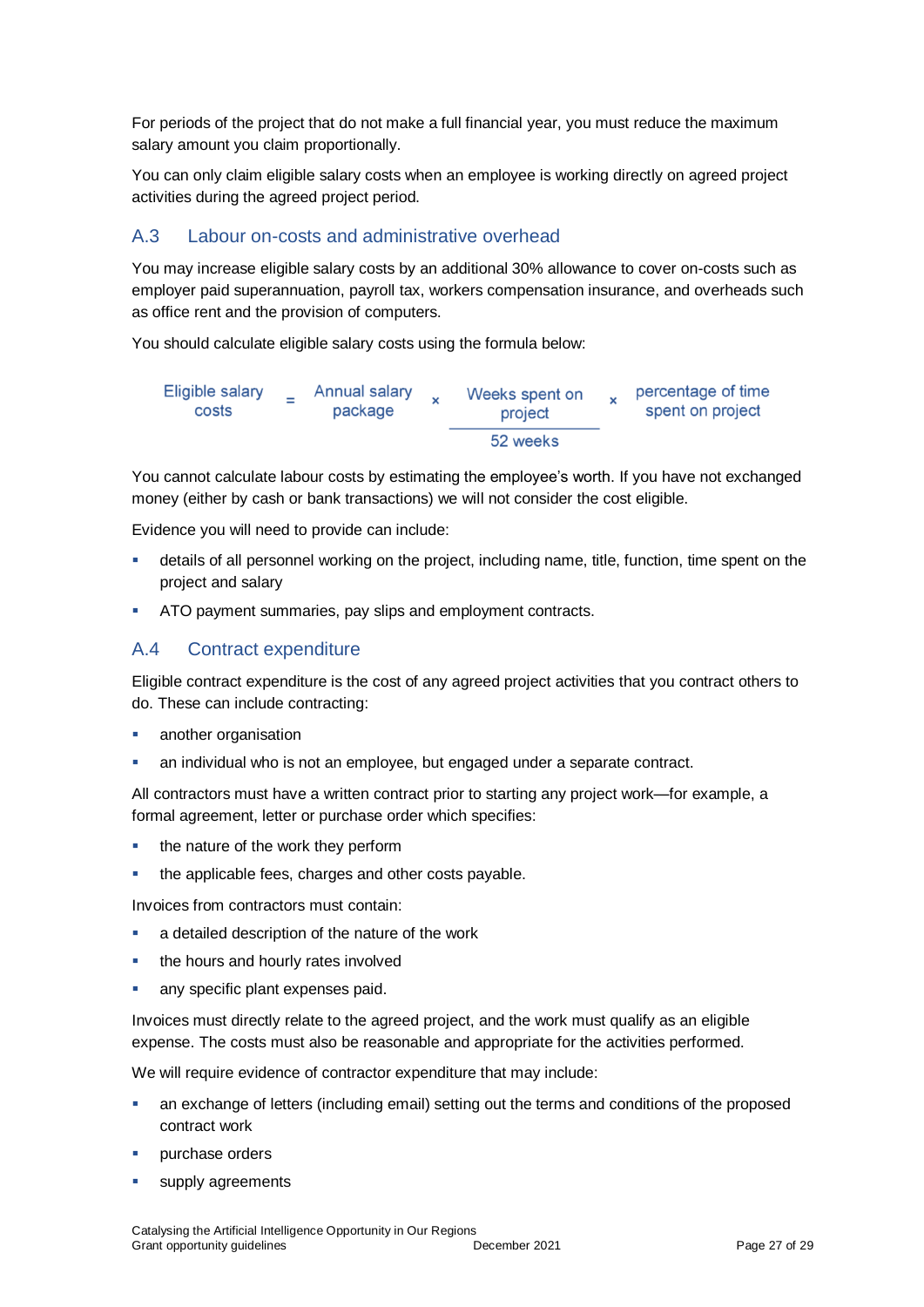invoices and payment documents.

You must ensure all project contractors keep a record of the costs of their work on the project. We may require you to provide a contractor's records of their costs of doing project work. If you cannot provide these records, the relevant contract expense may not qualify as eligible expenditure.

## A.5 Travel expenditure

Eligible travel expenditure may include

 domestic travel limited to the reasonable cost of accommodation and transportation required to conduct agreed project and collaboration activities in Australia

Eligible air transportation is limited to the economy class fare for each sector travelled; where noneconomy class air transport is used only the equivalent of an economy fare for that sector is eligible expenditure. Where non-economy class air transport is used, the grantee will require evidence showing what an economy air fare costs at the time of travel.

## A.6 Other eligible expenditure

Other eligible expenditures for the project may include:

- building modifications where you own the modified asset and the modification is required to undertake the project, for example installing a clean room. Modifications to leased buildings may be eligible. You must use the leased building for activities related to your manufacturing process.
- staff training that directly supports the achievement of project outcomes
- **financial auditing of project expenditure**
- costs you incur in order to obtain planning, environmental or other regulatory approvals during the project period. However, associated fees paid to the Commonwealth, state, territory and local governments are not eligible
- contingency costs up to a maximum of 10% of the eligible project costs. Note that we make payments based on actual costs incurred.

Other specific expenditures may be eligible as determined by the Program Delegate.

Evidence you need to supply can include supplier contracts, purchase orders, invoices and supplier confirmation of payments.